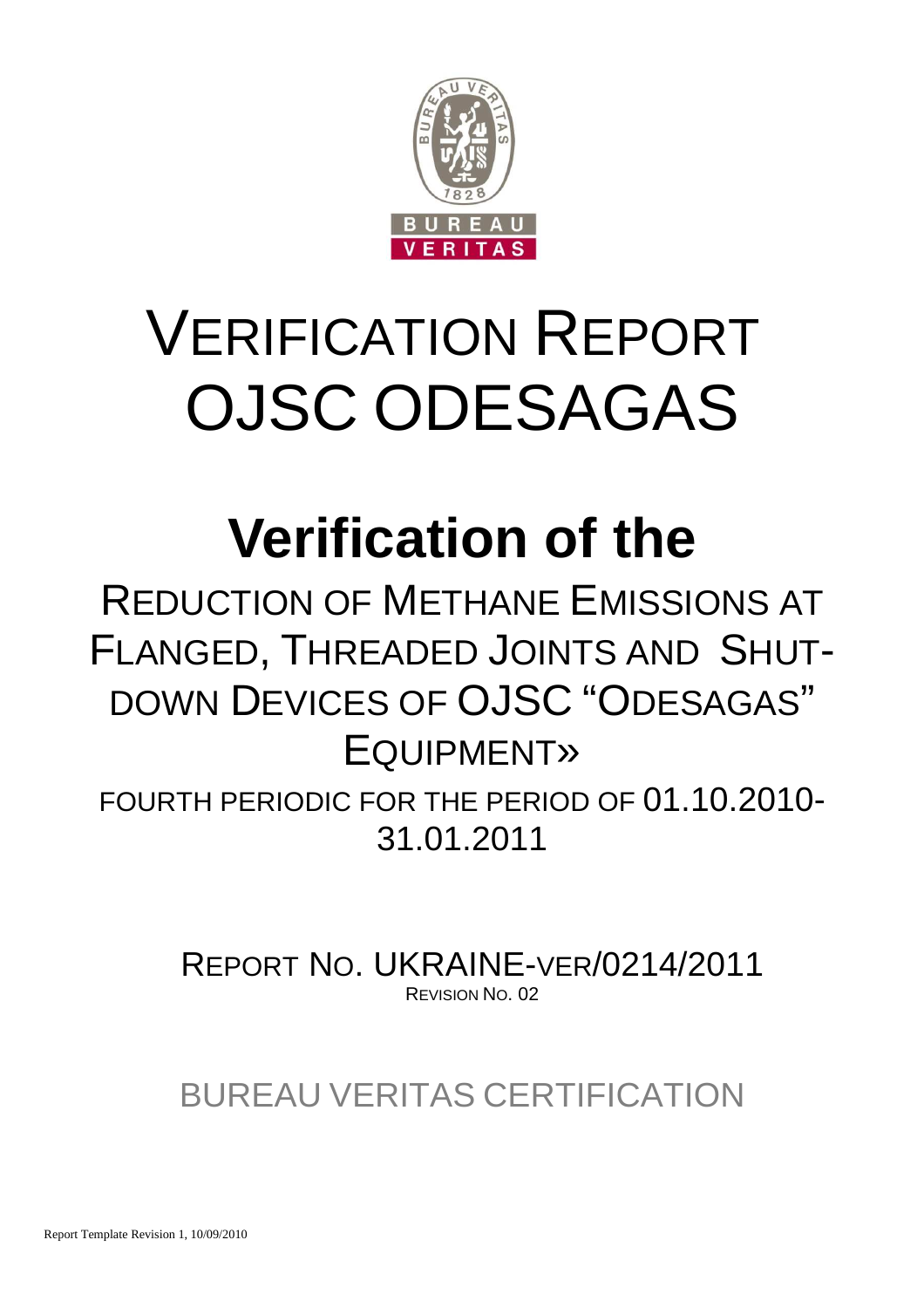## Report No: UKRAINE/0214/2011



#### VERIFICATION REPORT

| Date of first issue:<br>21.02.2011                                                                                                                                                                                                                                                                                                                                                                                                                                                                                                                                                                                                                                                                   | Organizational unit:<br><b>Bureau Veritas Certification</b><br><b>Holding SAS</b>                                                                                                                                                                                                                                                                                                                                                                                                                                                                                                                                                                           |                                                                                          |  |  |  |  |  |
|------------------------------------------------------------------------------------------------------------------------------------------------------------------------------------------------------------------------------------------------------------------------------------------------------------------------------------------------------------------------------------------------------------------------------------------------------------------------------------------------------------------------------------------------------------------------------------------------------------------------------------------------------------------------------------------------------|-------------------------------------------------------------------------------------------------------------------------------------------------------------------------------------------------------------------------------------------------------------------------------------------------------------------------------------------------------------------------------------------------------------------------------------------------------------------------------------------------------------------------------------------------------------------------------------------------------------------------------------------------------------|------------------------------------------------------------------------------------------|--|--|--|--|--|
| Client:<br>OJSC "Odesagas"                                                                                                                                                                                                                                                                                                                                                                                                                                                                                                                                                                                                                                                                           | Client ref.:<br>Vitaliy Gerasymenko                                                                                                                                                                                                                                                                                                                                                                                                                                                                                                                                                                                                                         |                                                                                          |  |  |  |  |  |
| Summary:<br>Bureau Veritas Certification has made the 4 <sup>th</sup> periodic for the period of 01.10.2010-31.01.2011 verification o<br>the "Reduction of Methane Emissions at Flanged, Threaded Joints and Shut-down Devices of OJSC<br>"Odesagas" Equipment" implemented in Odesa city and region, Ukraine, and applying the JI specific approach<br>on the basis of UNFCCC criteria for the JI, as well as criteria given to provide for consistent project operations<br>monitoring and reporting. UNFCCC criteria refer to Article 6 of the Kyoto Protocol, the JI rules and modalities<br>and the subsequent decisions by the JI Supervisory Committee, as well as the host country criteria. |                                                                                                                                                                                                                                                                                                                                                                                                                                                                                                                                                                                                                                                             |                                                                                          |  |  |  |  |  |
|                                                                                                                                                                                                                                                                                                                                                                                                                                                                                                                                                                                                                                                                                                      | The verification scope is defined as a periodic independent review and ex post determination by the Accreditec<br>Entity of the monitored reductions in GHG emissions during defined verification period, and consisted of the<br>following three phases: i) desk review of the project design and the baseline and monitoring plan; ii) follow-ur<br>interviews with project stakeholders; iii) resolution of outstanding issues and the issuance of the fina<br>verification report and opinion. The overall verification, from Contract Review to Verification Report & Opinion<br>was conducted using Bureau Veritas Certification internal procedures. |                                                                                          |  |  |  |  |  |
| The first output of the verification process is a list of Clarification, Corrective Actions Requests, Forwarc<br>Actions Requests (CR, CAR and FAR), presented in Appendix A.                                                                                                                                                                                                                                                                                                                                                                                                                                                                                                                        |                                                                                                                                                                                                                                                                                                                                                                                                                                                                                                                                                                                                                                                             |                                                                                          |  |  |  |  |  |
| In summary, Bureau Veritas Certification confirms that the project is implemented as per determined changes<br>Installed equipment being essential for generating emission reduction runs reliably and is calibratec<br>appropriately. The monitoring system is in place and the project is ready to generate GHG emissior<br>reductions. The GHG emission reduction is calculated without material misstatements, and the ERUs issued<br>totalize 211 779 tons of CO2eq for the monitoring period of 01.10.2010-31.01.2011 (from 01/10/2010 tc<br>31/12/2010: 158 404 t CO2 equivalents, from 01/01/2011 to 31/01/2011: 53 375t CO2<br>equivalents.).                                               |                                                                                                                                                                                                                                                                                                                                                                                                                                                                                                                                                                                                                                                             |                                                                                          |  |  |  |  |  |
| Our opinion relates to the project's GHG emissions and resulting GHG emission reductions reported anc<br>related to the approved project baseline and monitoring, and its associated documents.                                                                                                                                                                                                                                                                                                                                                                                                                                                                                                      |                                                                                                                                                                                                                                                                                                                                                                                                                                                                                                                                                                                                                                                             |                                                                                          |  |  |  |  |  |
| Report No.:<br>Subject Group:<br>UKRAINE-ver/0214/2011<br>JI                                                                                                                                                                                                                                                                                                                                                                                                                                                                                                                                                                                                                                         |                                                                                                                                                                                                                                                                                                                                                                                                                                                                                                                                                                                                                                                             |                                                                                          |  |  |  |  |  |
| Project title:<br>"Reduction<br>of<br>Methane<br>Emissions<br>Flanged, Threaded Joints and Shut-down<br>Devices of OJSC "Odesagas" Equipment"                                                                                                                                                                                                                                                                                                                                                                                                                                                                                                                                                        | at                                                                                                                                                                                                                                                                                                                                                                                                                                                                                                                                                                                                                                                          |                                                                                          |  |  |  |  |  |
| Work carried out by:<br>Team Leader, Lead verifier:<br>Oleg Skoblyk<br>Team Member, verifier:                                                                                                                                                                                                                                                                                                                                                                                                                                                                                                                                                                                                        | Kateryna Zinevych                                                                                                                                                                                                                                                                                                                                                                                                                                                                                                                                                                                                                                           |                                                                                          |  |  |  |  |  |
| Work reviewed by:<br>Ivan Sokolov - Internal Technical Reviewer                                                                                                                                                                                                                                                                                                                                                                                                                                                                                                                                                                                                                                      | $\bowtie$                                                                                                                                                                                                                                                                                                                                                                                                                                                                                                                                                                                                                                                   | No distribution without permission from the<br>Client or responsible organizational unit |  |  |  |  |  |
| Work approved by:<br>Flavio Gomes - Operational Manage eritas Cartil Cati Limited distribution<br>Date of this revision:<br>Rev. No.:<br>Number of pages:                                                                                                                                                                                                                                                                                                                                                                                                                                                                                                                                            | SAS                                                                                                                                                                                                                                                                                                                                                                                                                                                                                                                                                                                                                                                         |                                                                                          |  |  |  |  |  |
| 23/02/2011<br>02<br>27                                                                                                                                                                                                                                                                                                                                                                                                                                                                                                                                                                                                                                                                               |                                                                                                                                                                                                                                                                                                                                                                                                                                                                                                                                                                                                                                                             | Unrestricted distribution                                                                |  |  |  |  |  |

1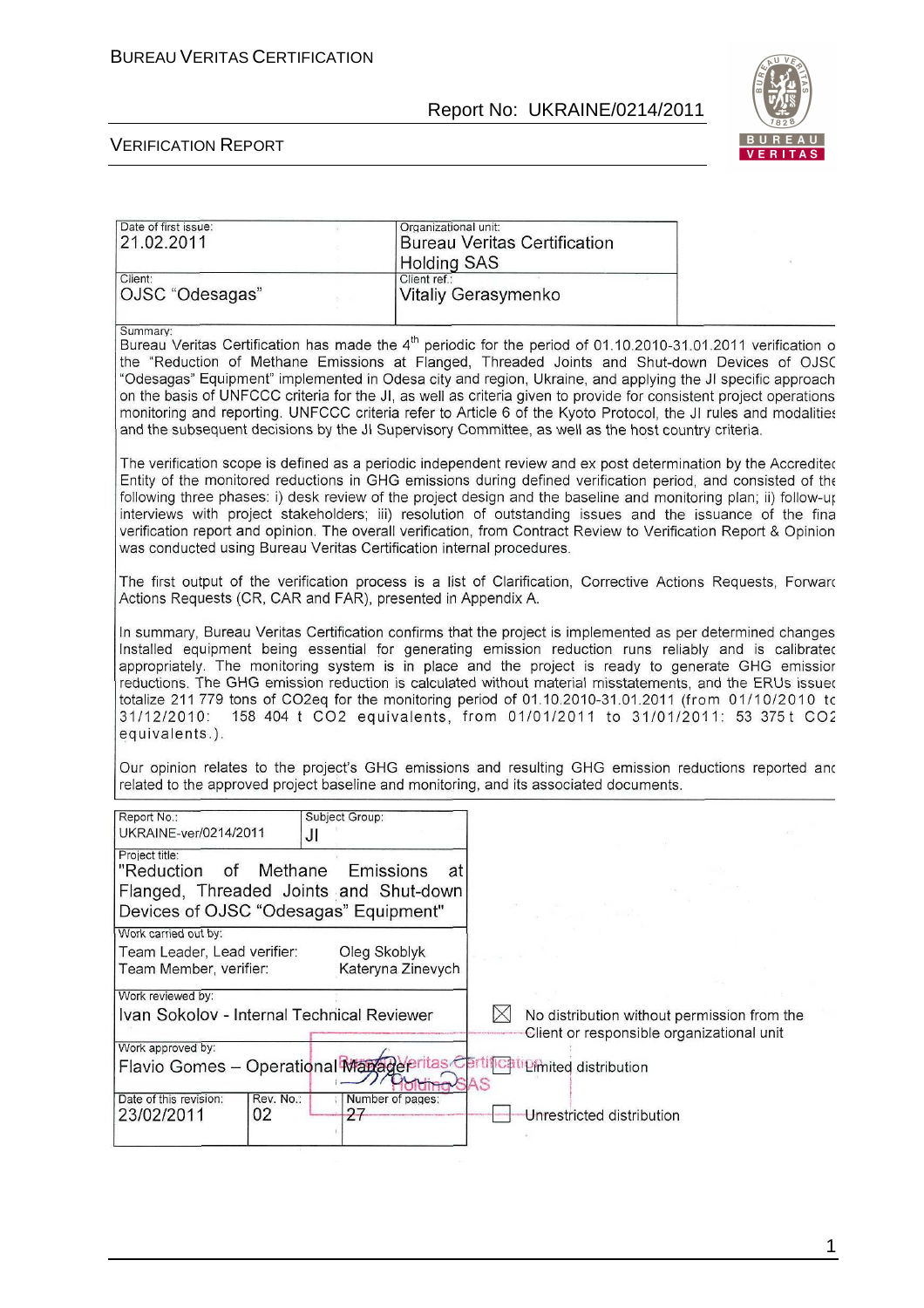

VERIFICATION REPORT

## **Abbreviations**

| <b>AIE</b>      | <b>Accredited Independent Entity</b>                  |
|-----------------|-------------------------------------------------------|
| <b>BVCH</b>     | <b>Bureau Veritas Certification Holding SAS</b>       |
| <b>CAR</b>      | <b>Corrective Action Request</b>                      |
| <b>CGDP</b>     | <b>Cabinet Gas-Distribution Posts</b>                 |
| CL              | <b>Clarification Request</b>                          |
| CO <sub>2</sub> | <b>Carbon Dioxide</b>                                 |
| ERU             | <b>Emission Reduction Unit</b>                        |
| <b>FAR</b>      | <b>Forward Action Request</b>                         |
| <b>GHG</b>      | Green House Gas(es)                                   |
| GDP             | <b>Gas-Distribution Posts</b>                         |
| <b>IETA</b>     | International Emissions Trading Association           |
| JI              | Joint Implementation                                  |
| <b>JISC</b>     | <b>JI Supervisory Committee</b>                       |
| MoV             | <b>Means of Verification</b>                          |
| MΡ              | Monitoring Plan                                       |
| <b>OJSC</b>     | Open Joint Stock Company                              |
| <b>PCF</b>      | Prototype Carbon Fund                                 |
| <b>PDD</b>      | <b>Project Design Document</b>                        |
| <b>UNFCCC</b>   | United Nations Framework Convention on Climate Change |
|                 |                                                       |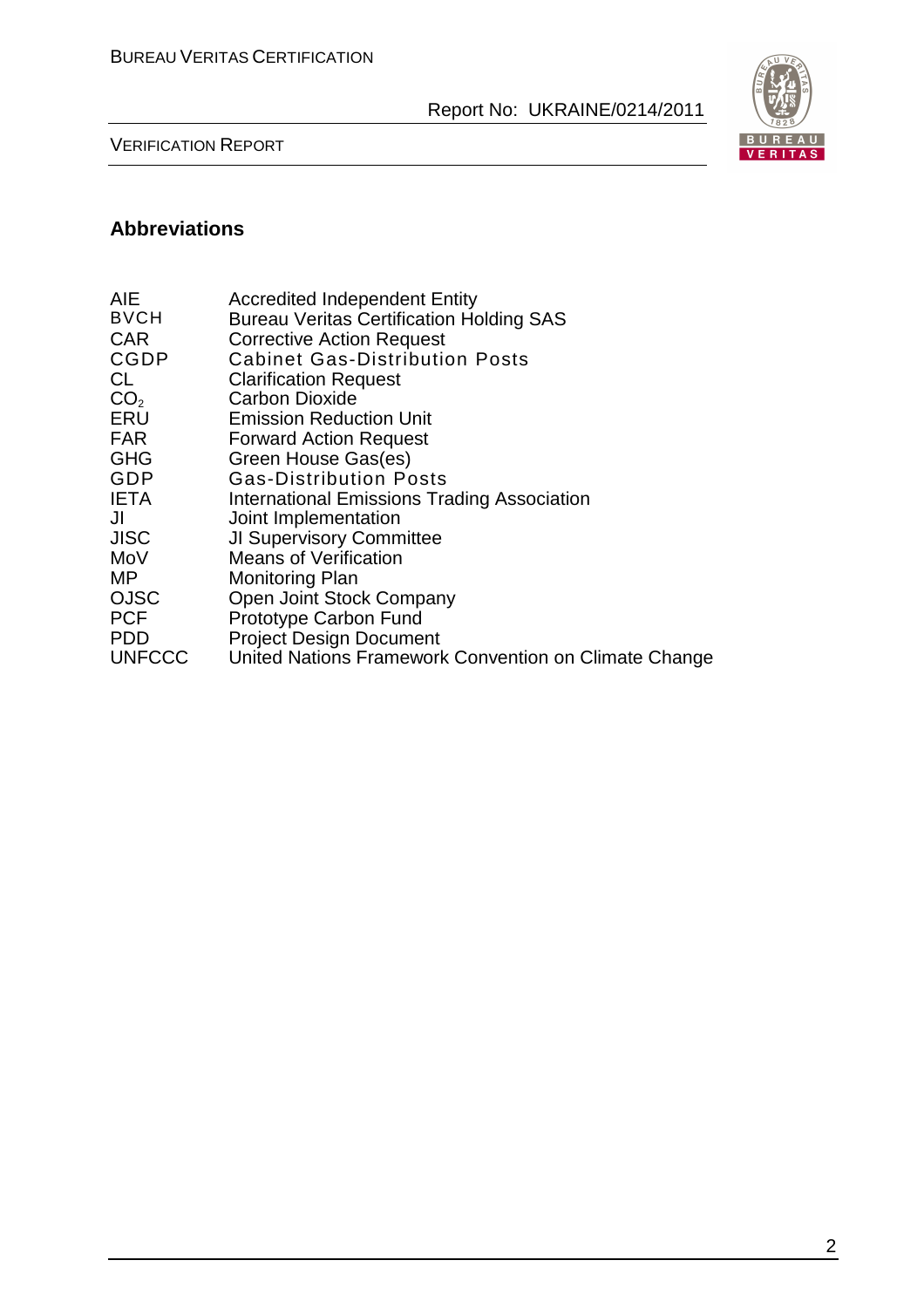

VERIFICATION REPORT

## **Table of Contents Page 2018** 1 INTRODUCTION ................................................................................................... 4 1.1 Objective 4 1.2 Scope 4 1.3 Verification Team 4 2 METHODOLOGY .................................................................................................. 5 2.1 Review of Documents 5 2.2 Follow-up Interviews 6 2.3 Resolution of Clarification, Corrective and Forward Action Requests 6 3 VERIFICATION CONCLUSIONS ................................................................... 7 3.1 Project approval by Parties involved (90-91) 7 3.2 Project implementation (92-93) 7 3.3 Compliance of the monitoring plan with the monitoring  $\mathsf{methodology}\ (94-98)$  10 3.4 Revision of monitoring plan (99-100) 11 3.5 Data management (101) 11 3.6 Verification regarding programmes of activities (102-110) 12 4 VERIFICATION OPINION ............................................................................... 13 5 REFERENCES ..................................................................................................... 14 APPENDIX A: COMPANY PROJECT VERIFICATION PROTOCOL**ОШИБКА! ЗАКЛАДКА НЕ ОПРЕДЕЛЕ** APPENDIX B: VERIFICATION TEAM 25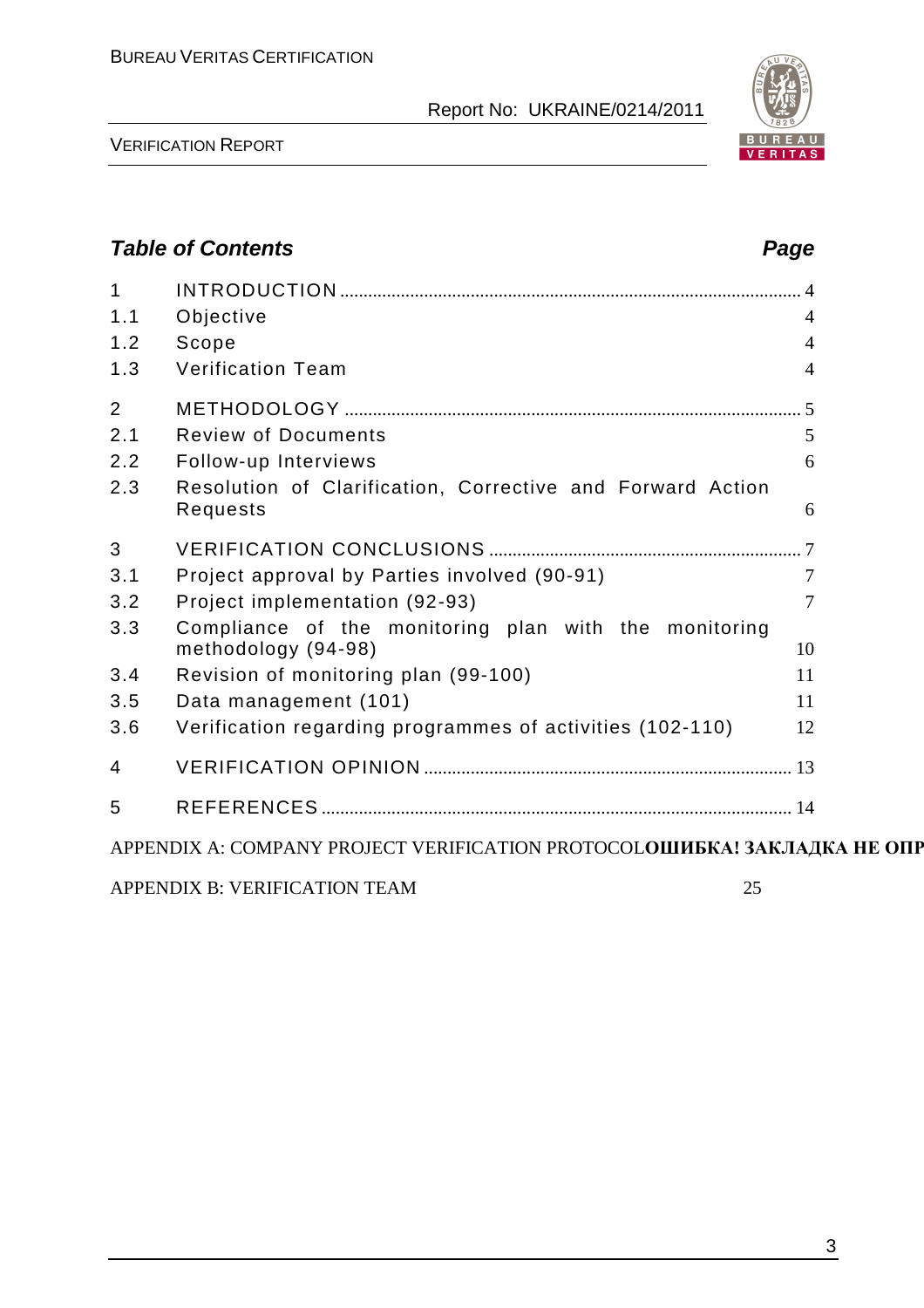

VERIFICATION REPORT

## **1 INTRODUCTION**

OJSC Odesagas has commissioned Bureau Veritas Certification Holding SAS to verify the emissions reductions of its JI project "Reduction of Methane Emissions at Flanged, Threaded Joints and Shut-down Devices of OJSC "Odesagas" Equipment" in Odessa city and Odessa region, Ukraine.

This report summarizes the findings of the verification of the project, performed on the basis of UNFCCC criteria, as well as criteria given to provide for consistent project operations, monitoring and reporting.

## **1.1 Objective**

Verification is the periodic independent review and ex post determination by the Accredited Independent Entity of the monitored reductions in GHG emissions during defined verification period.

The objective of verification can be divided in Initial Verification and Periodic Verification.

UNFCCC criteria refer to Article 6 of the Kyoto Protocol, the JI rules and modalities and the subsequent decisions by the JI Supervisory Committee, as well as the host country criteria.

## **1.2 Scope**

The verification scope is defined as an independent and objective review of the project design document, the project's baseline study and monitoring plan and other relevant documents. The information in these documents is reviewed against Kyoto Protocol requirements, UNFCCC rules and associated interpretations.

The verification is not meant to provide any consulting towards the Client. However, stated requests for clarifications and/or corrective actions may provide input for improvement of the project monitoring towards reductions in the GHG emissions.

## **1.3 Verification Team**

The verification team consists of the following personnel:

Oleg Skoblyk Bureau Veritas Certification Team Leader, Climate Change Lead Verifier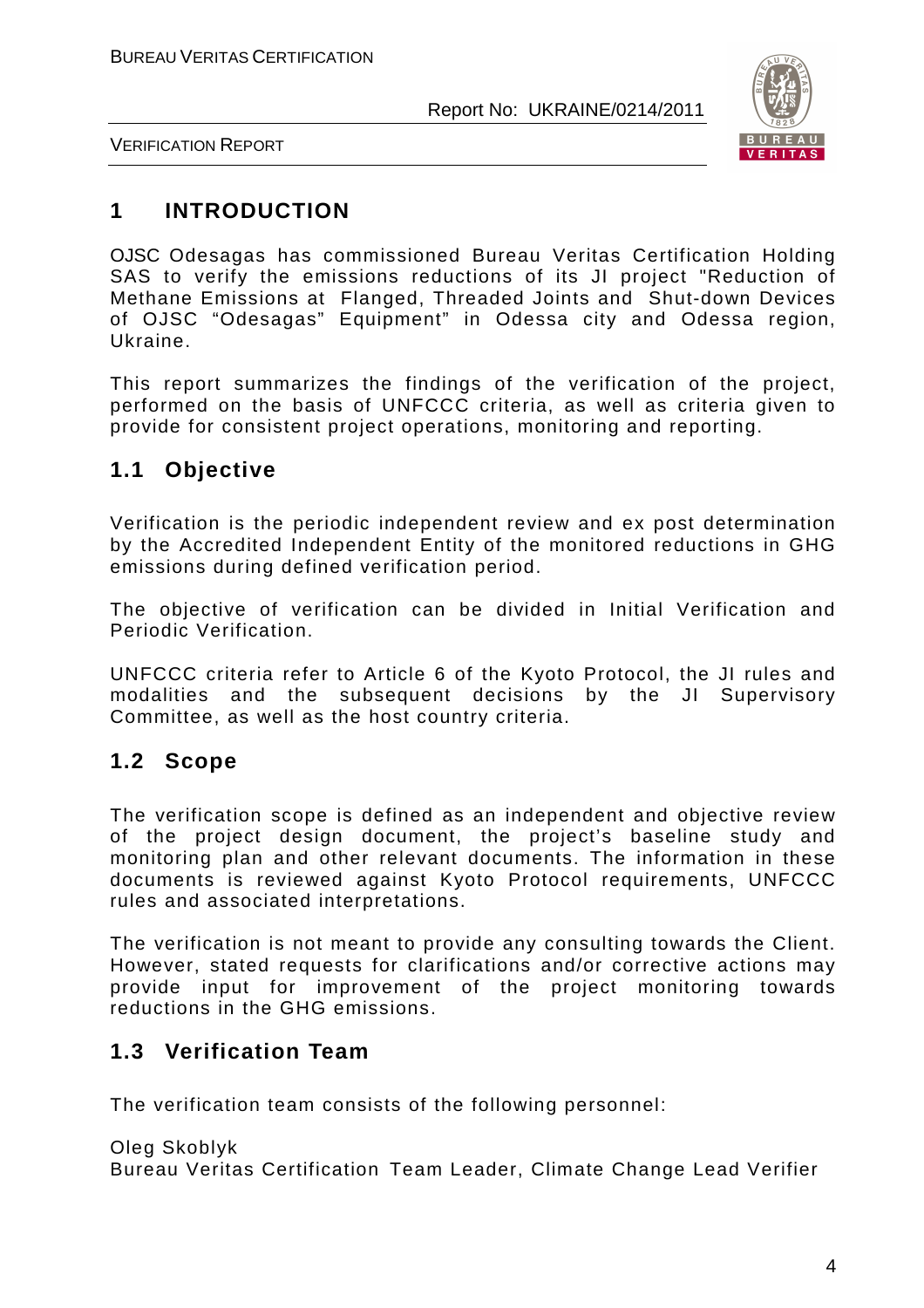

VERIFICATION REPORT

Kateryna Zinevych Bureau Veritas Certification Climate Change Verifier

This verification report was reviewed by:

Ivan Sokolov Bureau Veritas Certification, Internal Technical Reviewer

## **2 METHODOLOGY**

The overall verification, from Contract Review to Verification Report & Opinion, was conducted using Bureau Veritas Certification internal procedures.

In order to ensure transparency, a verification protocol was customized for the project, according to the version 01 of the Joint Implementation Determination and Verification Manual, issued by the Joint Implementation Supervisory Committee at its 19 meeting on 04/12/2009. The protocol shows, in a transparent manner, criteria (requirements), means of verification and the results from verifying the identified criteria. The verification protocol serves the following purposes:

- It organizes, details and clarifies the requirements a JI project is expected to meet;
- It ensures a transparent verification process where the verifier will document how a particular requirement has been verified and the result of the verification.

The completed determination protocol is enclosed in Appendix A to this report.

## **2.1 Review of Documents**

The Monitoring Report (MR) version 1 submitted by OJSC Odesagas and additional background documents related to the project design and baseline, i.e. country Law, Project Design Document (PDD), Approved CDM methodology (if applicable) and/or Guidance on criteria for baseline setting and monitoring, Host party criteria, Kyoto Protocol, Clarifications on Verification Requirements to be Checked by an Accredited Independent Entity were reviewed.

After the procedure of Internal Technical Review PP had to correct MR and issued new version 02 as of 23/02/2011, which caused issuance of the new revision of Verification report as of 2<sup>nd</sup> dated 23/02/2011.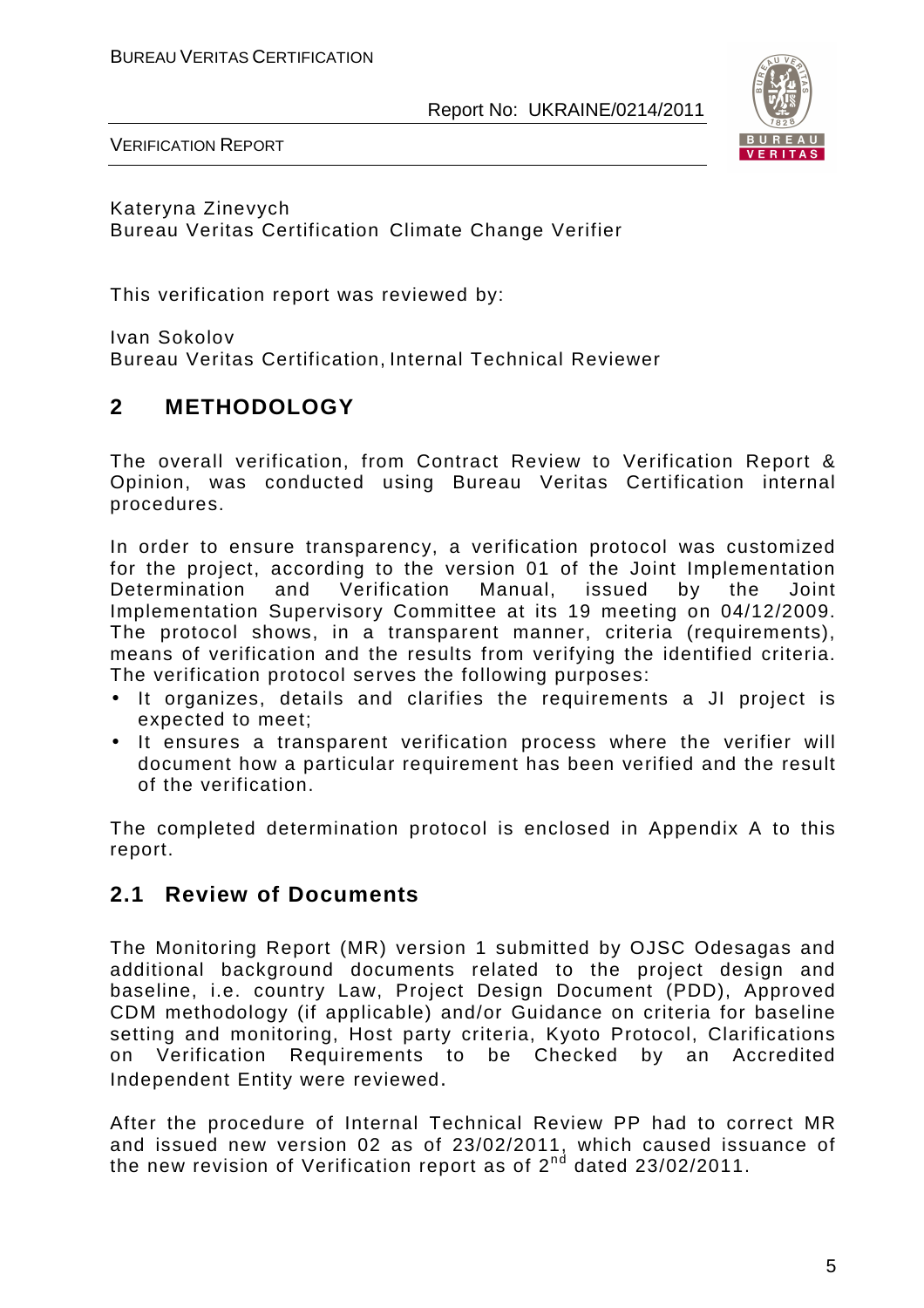

VERIFICATION REPORT

The verification findings presented in this report relate to the project as described in the PDD version 07 and Project Monitoring Report version 02.

## **2.2 Follow-up Interviews**

On 15/02/2011 Bureau Veritas Certification performed on-site interviews with project stakeholders to confirm selected information and to resolve issues identified in the document review. Representatives of OJSC Odesagas were interviewed (see References). The main topics of the interviews are summarized in Table 1.

| <b>Interviewed organization</b> | <b>Interview topics</b>                       |  |  |  |  |
|---------------------------------|-----------------------------------------------|--|--|--|--|
| <b>OJSC Odesagas</b>            | Organizational structure.                     |  |  |  |  |
|                                 | Responsibilities and authorities.             |  |  |  |  |
|                                 | Training of personnel.                        |  |  |  |  |
|                                 | Quality management procedures and technology. |  |  |  |  |
|                                 | Implementation of equipment (records).        |  |  |  |  |
|                                 | Metering equipment control.                   |  |  |  |  |
|                                 | Metering record keeping system, database.     |  |  |  |  |
|                                 | Social impacts.                               |  |  |  |  |
|                                 | Environmental impacts.                        |  |  |  |  |
| Consultant:                     | Baseline methodology.                         |  |  |  |  |
| <b>ITI Biotekhnika UAAN</b>     | Monitoring plan.                              |  |  |  |  |
|                                 | Monitoring report.                            |  |  |  |  |
|                                 | Deviations from PDD.                          |  |  |  |  |

**Table 1 Interview topics** 

## **2.3 Resolution of Clarification, Corrective and Forward Action Requests**

The objective of this phase of the verification is to raise the requests for corrective actions and clarification and any other outstanding issues that needed to be clarified for Bureau Veritas Certification positive conclusion on the GHG emission reduction calculation.

If the Verification Team, in assessing the monitoring report and supporting documents, identifies issues that need to be corrected, clarified or improved with regard to the monitoring requirements, it should raise these issues and inform the project participants of these issues in the form of: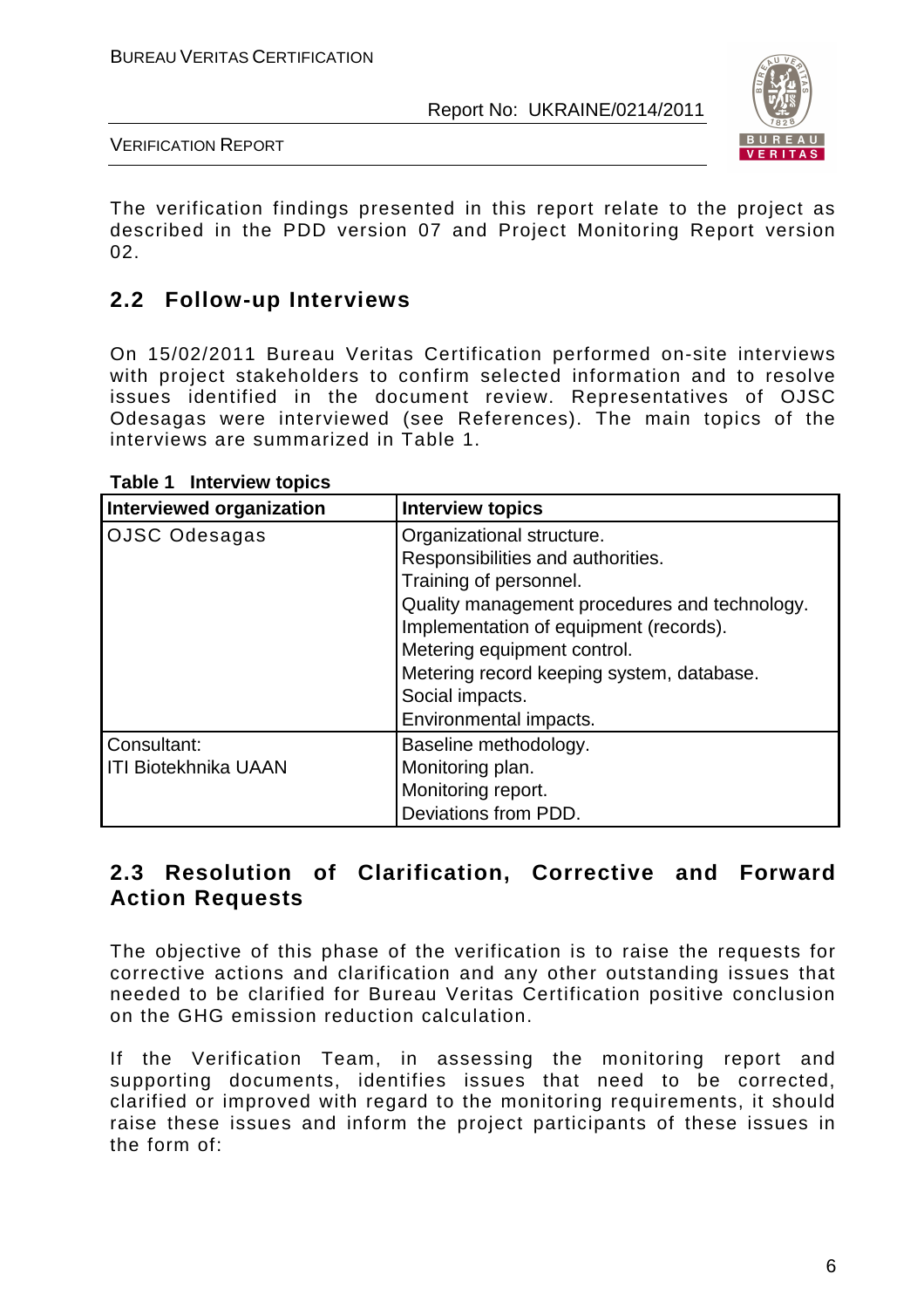

VERIFICATION REPORT

(a) Corrective action request (CAR), requesting the project participants to correct a mistake that is not in accordance with the monitoring plan;

(b) Clarification request (CL), requesting the project participants to provide additional information for the AIE to assess compliance with the monitoring plan;

(c) Forward action request (FAR), informing the project participants of an issue, relating to the monitoring that needs to be reviewed during the next verification period.

To guarantee the transparency of the verification process, the concerns raised are documented in more detail in the verification protocol in Appendix A.

## **3 VERIFICATION CONCLUSIONS**

In the following sections, the conclusions of the verification are stated.

The findings from the desk review of the original monitoring documents and the findings from interviews during the follow up visit are described in the Verification Protocol in Appendix A.

The Clarification, Corrective and Forward Action Requests are stated, where applicable, in the following sections and are further documented in the Verification Protocol in Appendix A. The verification of the Project resulted in 1 Corrective Action Request.

The number between brackets at the end of each section corresponds to the DVM paragraph.

## **3.1 Project approval by Parties involved (90-91)**

Written project approval by Ukraine and Denmark has been issued by the NFP of that Party when submitting the first verification report to the secretariat for publication in accordance with paragraph 38 of the JI guidelines, at the latest. (see Reference)

The abovementioned written approval is unconditional.

## **3.2 Project implementation (92-93)**

OJSC Odesagas is the company uniting gas supply facilities of 26 districts in Odessa region and gas supply facility in Odessa, and providing natural gas transportation and supply to industrial and domestic consumers.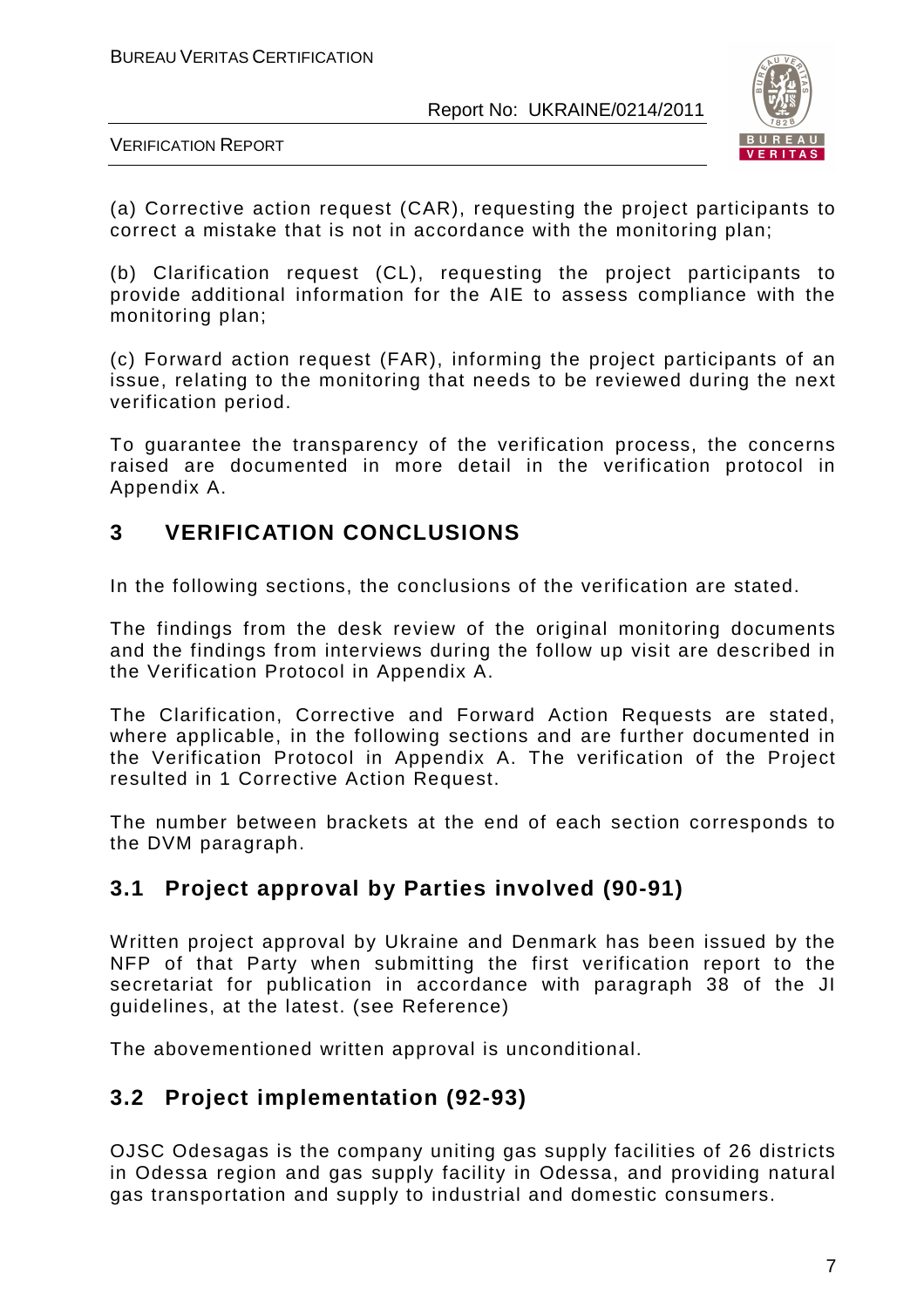

VERIFICATION REPORT

OJSC Odesagas controls 1917 gas-distribution posts and cabinet gasdistribution posts, among them 1851 (GDP, CGDP) are the OJSC Odesagas property. The structure of current gas transport rates does not include depreciation and investment needs of gas distribution enterprises, which does not ensure receipt of funds for performance of necessary repair works and modernization of gas networks, purchase of appropriate engineering equipment and components, and also results in increase of natural gas leakage at the objects of OJSC Odesagas.

The purpose of the project is reduction of natural gas leakage at gas transport and gas distribution infrastructure of JSC Odesagas. The main sources of leakage are switch mechanisms (bolts, cocks, valves), flange and threaded joints of gas pipelines of JSC Odesagas in the amount of 11 174 pieces. The main reason for natural gas leakage is quick failure of sealant elements. Methane, the main component of natural gas (92-95 vol.%) is a greenhouse gas. Elimination of methane leakage will result in reduction of greenhouse gas emission. Hereinafter an expression "methane leaks" is used to determine natural gas leakage, as instrumental measurements concern methane in particular.

The project activity includes:

Implementation of purposeful examination and technical maintenance (PETM) of all switch mechanisms (bolts, cocks, valves), flange and threaded joints – modern and the most economically effective practice, which allows not only detection of leaking areas, but also determination of leakage volume (i.e., potential volume of gas leakage reduction). This key information is required for substantiation of efficiency of repair works and priority choice of its objects, which is important under short financing for elimination of all leakages. This activity will include purchase and calibration of modern measuring equipment, appropriate training of employees, development of monitoring map for each switch mechanism, flange and threaded joint of gas distribution network, with the list of all equipment components to be regularly examined, creation of leakage data collection and storage system, and implementation of internal audit and quality system for elimination and accounting of methane leakage.

Motivated by the Regulations on gas network safe operation in Ukraine based primarily on safety concerns, at the beginning of project in the year 2005 OJSC "Odesagas" just detects leaks using detectors with the purpose to avoid emergency and explosions. Measurement of leaks is not required, and measurement instruments are not available. Theoretical calculations of emission volume based on executed measurements of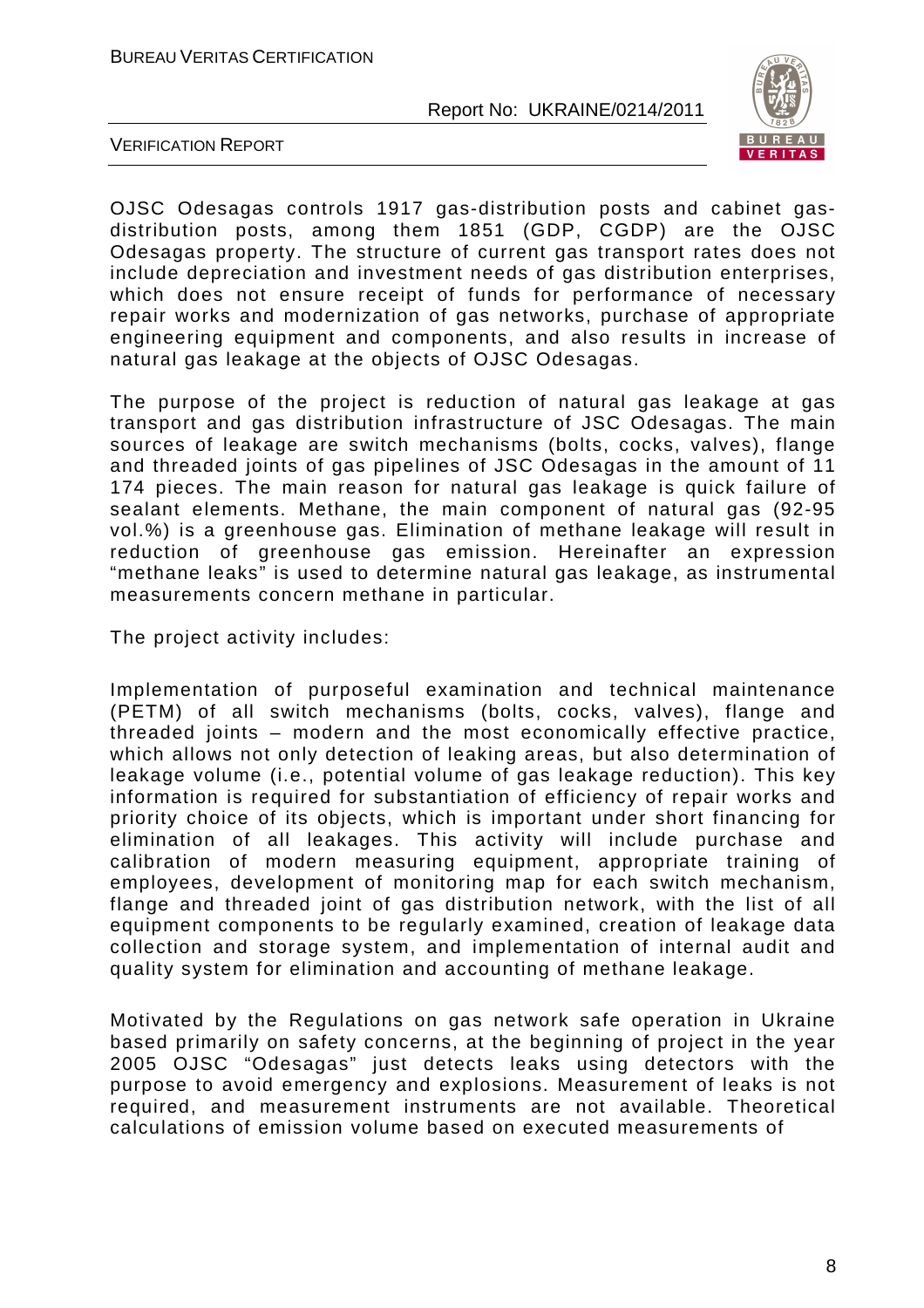BUREAU VERITAS CERTIFICATION

Report No: UKRAINE/0214/2011



VERIFICATION REPORT

methane losses as a result of leakage at shutters and flanges' connections for OJSC «Odesagas» are equal as 38 mln. m3 of estimate leaks per annum.

The project objective is reduction of natural gas (methane) leaks as a result of leakage at flanged, threaded joints and shut-down devices of OJSC "Odesagas" equipment in quantity of 11174. Within project scope, advanced sealant materials will be applied for repair of identified leaks to replace the current practice of maintenance and repair of networks, namely using rubberized asbestos fabric gaskets and cotton fiber stuffing with oil tightening with asbestos-graphite compound resulting in increased leaks and methane emissions into the atmosphere. In addition to reducing emissions, project reduces natural gas losses (therefore, financial losses) producing environmental benefits and contributing to safety requirements, and will reduce emergency risk, especially applied for household gas regulators and street surface facilities.

The project activity will involve:

Introduction and use of directed inspection and maintenance (DI&M) at flanged, threaded joints and shut-down devices of OJSC "Odesagas" as the most advanced and efficient practice allowing both leak detection and measurement (i.e. quantification of gas losses) as a tool for justification efficient repairs and prioritization of leaks to be repaired as this is important at shortage of funds. This includes procurement of advanced leak detection and measurement equipment, training of staff, development of monitoring map for each shut-down device, specifying list of equipment components to be examined on regular basis, establishment of data-base for leak data collection and storage, and internal auditing and QA/QS system to eliminate and register methane leaks.

Leak detection and measurement: leakage monitoring system at flanged, threaded joints and shut-down devices of OJSC "Odesagas" including eliminated leaks (repaired equipment components) will be implemented on a scheduled (once in four days or once a week – subject to equipment type; once for the year for equipment of apartments and houses) basis by specially trained staff. Each component will be surveyed, identified leaks will be tagged and their amounts will be measured and recorded in the database.

Repair of all identified leaks: repairs of the equipment with leaks within the scope of this project will range from tightening of block valves and flanges, use of advanced sealants and stuffing to major overhaul and replacement of pressure regulators safety valves and piston rods. Repairs will be regularly surveyed as component of standard monitoring program (see above) to ensure they are not leak sources.

Project duration is not limited since the DI&M and monitoring programmes are aimed to become an integrated part of OJSC «Odesagas» production and business practices. CO2e emission reductions will be claimed for period 22 years as per modalities and procedures of Joint Implementation Mechanism.

OJSC "Odesagaz" made reconstruction and packaging of 174 shut-down devices in March of the 2010 year. The list of shut-down devices, which were repaired (packaged) and gas leakages were made before and after reconstruction, is in the Annex 1 to the preceding Monitoring Report.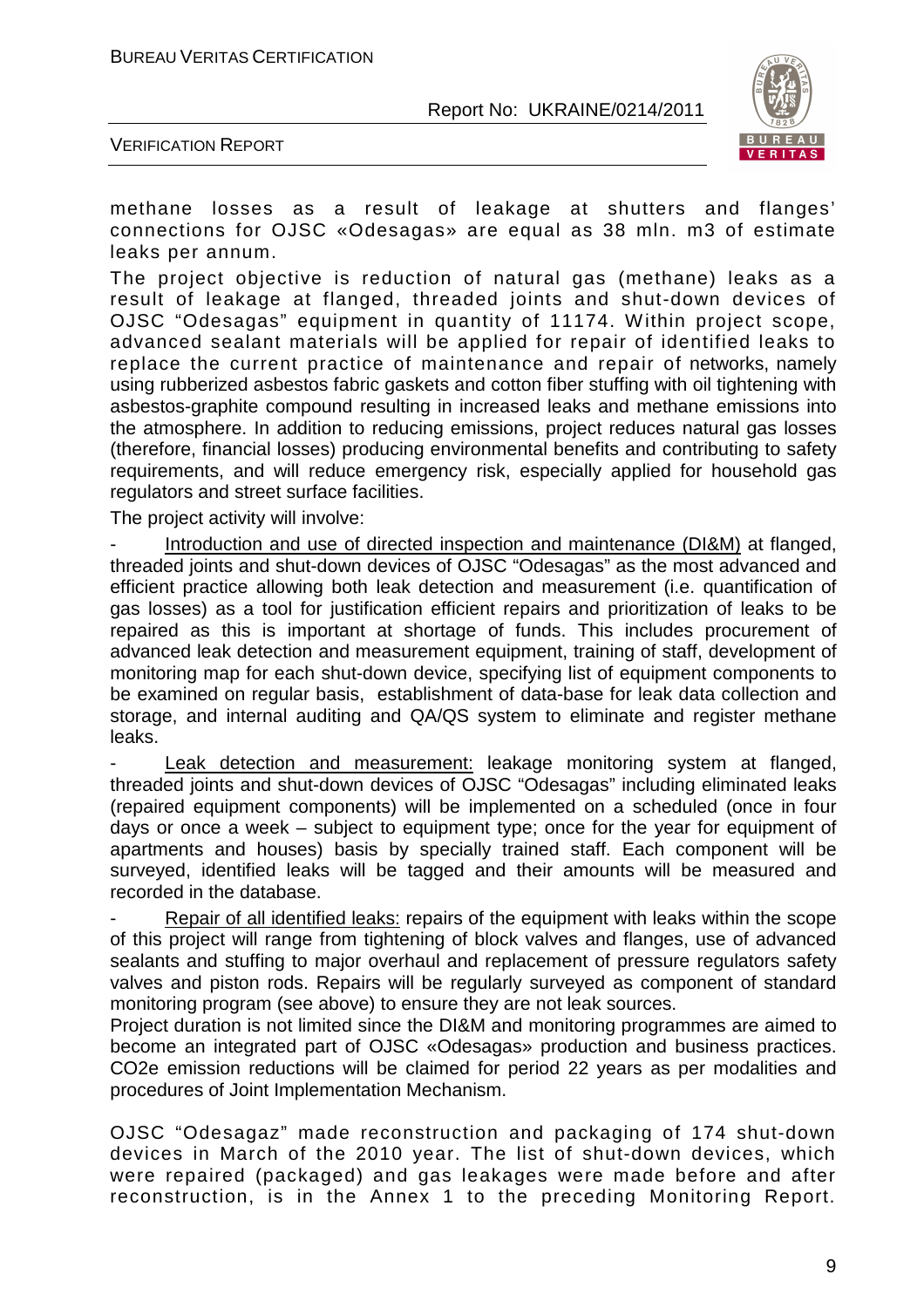

VERIFICATION REPORT

There are not new reconstructions (packaging) оf shut-down devices during current monitoring period (since October 2010 to January 2011).

The project activity for current monitoring period is further accomplishment of purposeful examination and technical maintenance (PETM) of all flanged, threaded joints and shut-down devices of OJSC "Odesagaz" gas distributing network, witch was repaired (packaged, replaced) during all JI project operation time.

11 165 shut down devices was reconstructed, packaged, replaced since the JI project start.

Repaired (packaged, replaced) during 2005-2010 years shut down devices will be regularly checked as a part of a standard monitoring program to make sure they have not become the source of leakage again.

According to Monitoring Plan in PDD version 07 the regular repairs оf the shut down devices are done once per year, technical maintenance – once per half year.

Methane leakage volumes received in the result of measurements on the repairing shut down devices are not exceeding the methane leakage volumes, which was measured after the first repair of equipment.

The implementation status of the project is fully operational during the whole monitoring period, which is 01/10/2010 – 31/01/2011.

## **3.3 Compliance of the monitoring plan with the monitoring methodology (94-98)**

The monitoring occurred in accordance with the monitoring plan included in the PDD regarding which the determination has been deemed final and is so listed on the UNFCCC JI website.

For calculating the emission reductions or enhancements of net removals, key factors, influencing the baseline emissions or net removals and the activity level of the project and the emissions or removals as well as risks associated with the project were taken into account, as appropriate.

Data sources used for calculating emission reductions or enhancements of net removals are clearly identified, reliable and transparent.

Emission factors, including default emission factors, are selected by carefully balancing accuracy and reasonableness, and appropriately justified of the choice.

The calculation of emission reductions or enhancements of net removals is based on conservative assumptions and the most plausible scenarios in a transparent manner.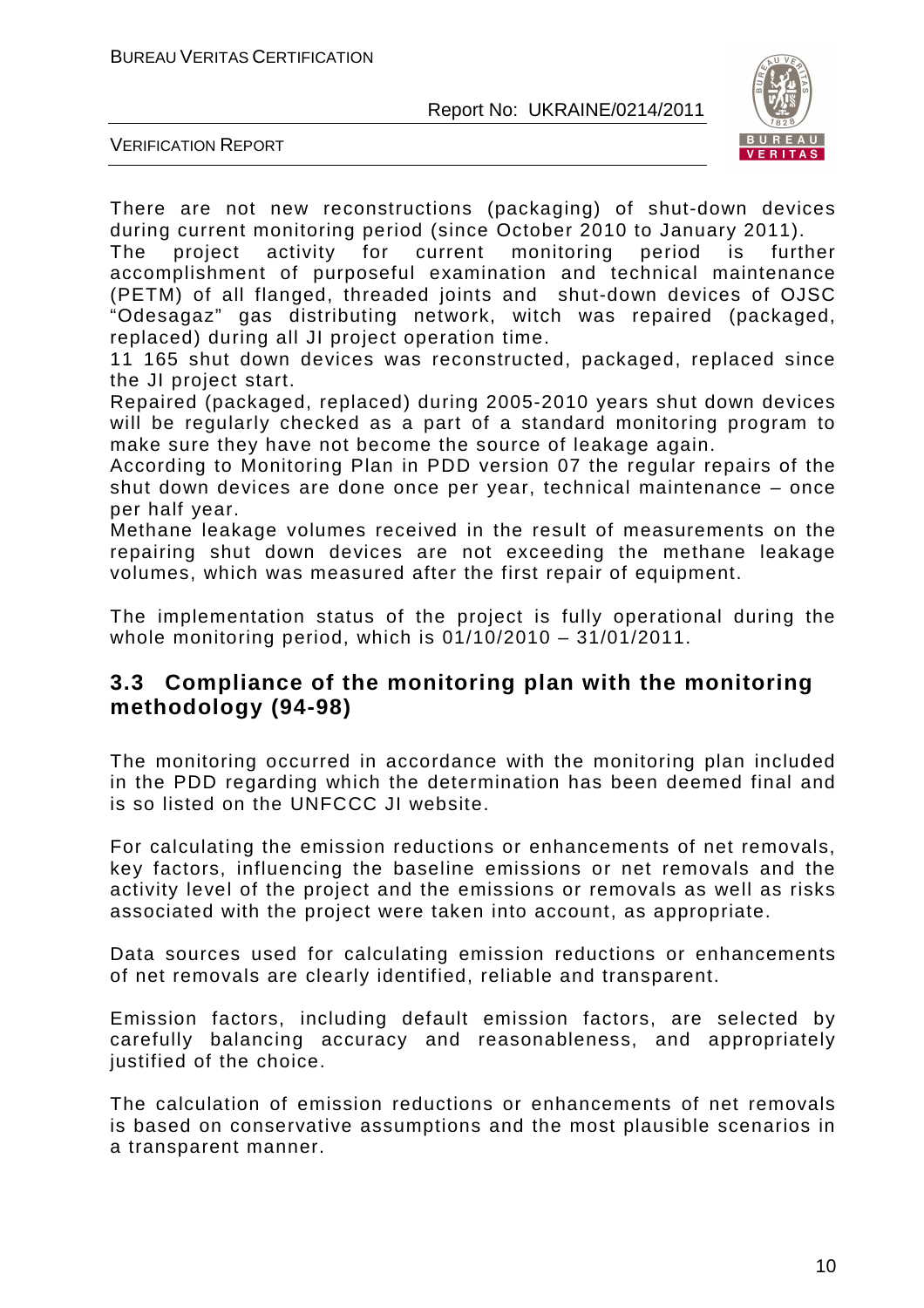

VERIFICATION REPORT

## **3.4 Revision of monitoring plan (99-100)**

Not applicable.

## **3.5 Data management (101)**

Control and monitoring system consists of three parts:

1) Measurements of methane leakage value before the rehabilitation (hermetization) of the object;

2) Measurements of methane leakage value after the rehabilitation (hermetization) of the object;

3) Archiving and processing of obtained results.

To measure leakage volume of natural gas it was decided to use the method based on the Calibrated Bag Technology described in the approved baseline strategy AM0023 "Reduction of natural gas leakage at compressor and gas distribution stations of main gas lines". One of the problems incurred by using this method is difficult accounting of the volume of the valves measurements are done on, and of the initial air volume upon determination of gas volume received in the bag.

In order to ensure successful implementation of a project and the credibility and verifiability of the emissions reductions achieved, the project must have a well-defined management and operational system.

Systems of administration, management and control of OJSC Odesagas are organized in accordance with the laws of Ukraine. The audit team knows the laws required for project implementation. The team has been provided with equipment descriptions and technological instructions. Operational instructions are in place. Inspection schedules are duly agreed as provided for by requirements of the law of Ukraine.

### **Third parties involved**

SE "Analitgas-Service" is authorized to conduct of verification and calibration of the measurement devices.

### **Operational team**

Coordination of work of all departments and services of OJSC Odesagas concerning project implementation is done by specially created Working team. The structure of Working team is shown on the Picture 3.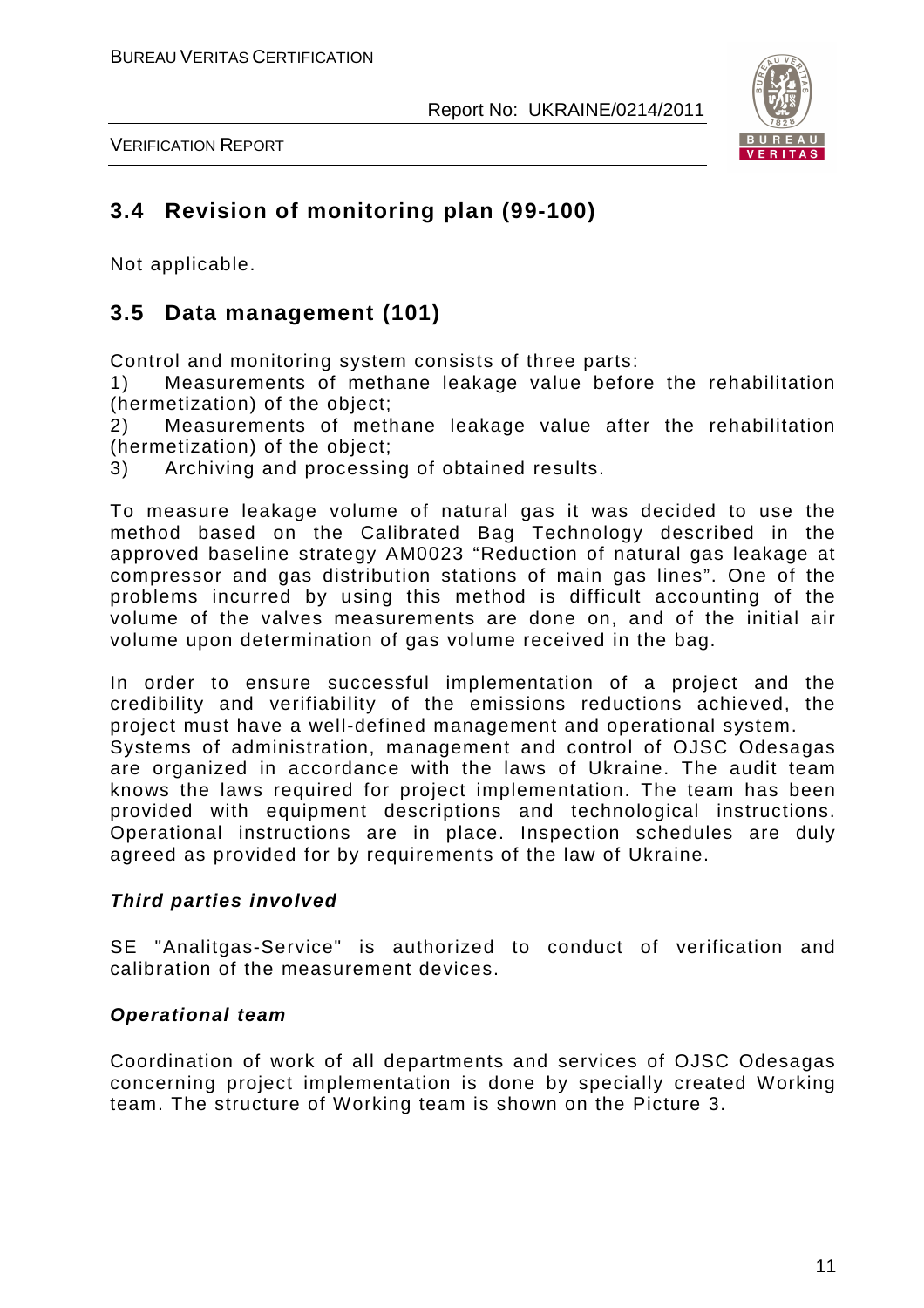

VERIFICATION REPORT



Pic. 3 Structure of Working team

Sergiy Oleksandrovych Stryzhak and Lyudmyla Andriyivna Kulbida are responsible for collection of all information provided for by monitoring plan, and for making all necessary settlements. Archiving of all received information in the result of measurements and settlements is done under guidance of Kateryna Sergiyivna Burova. The head of working team (Nataliya Genadiyivna Orlova) on the basis of received information determines plan of measures under the Project and scope of resources required. Technical maintenance of the Project is carried out by Dmytro Moyseyovych Oks and Yevgen Viktorovych Kurkin. Control of data collection and processing and execution of Monitoring Report are done by ITI Biotekhnika UAAN.

### **Environmental impact**

No environmental and social indicators are defined in the monitoring plan. The auditor team on site met a sample of local stakeholders. They expressed their deep appreciations for the project. As the project has brought sustainable development in to Odessa Region by means of implementation of activities for natural gas leaks reduction as well as improving of living comfort for population through improving of gas supply quality and safety, it will also have positive environmental impact.

## **3.6 Verification regarding programs of activities (102-110)**

Not applicable.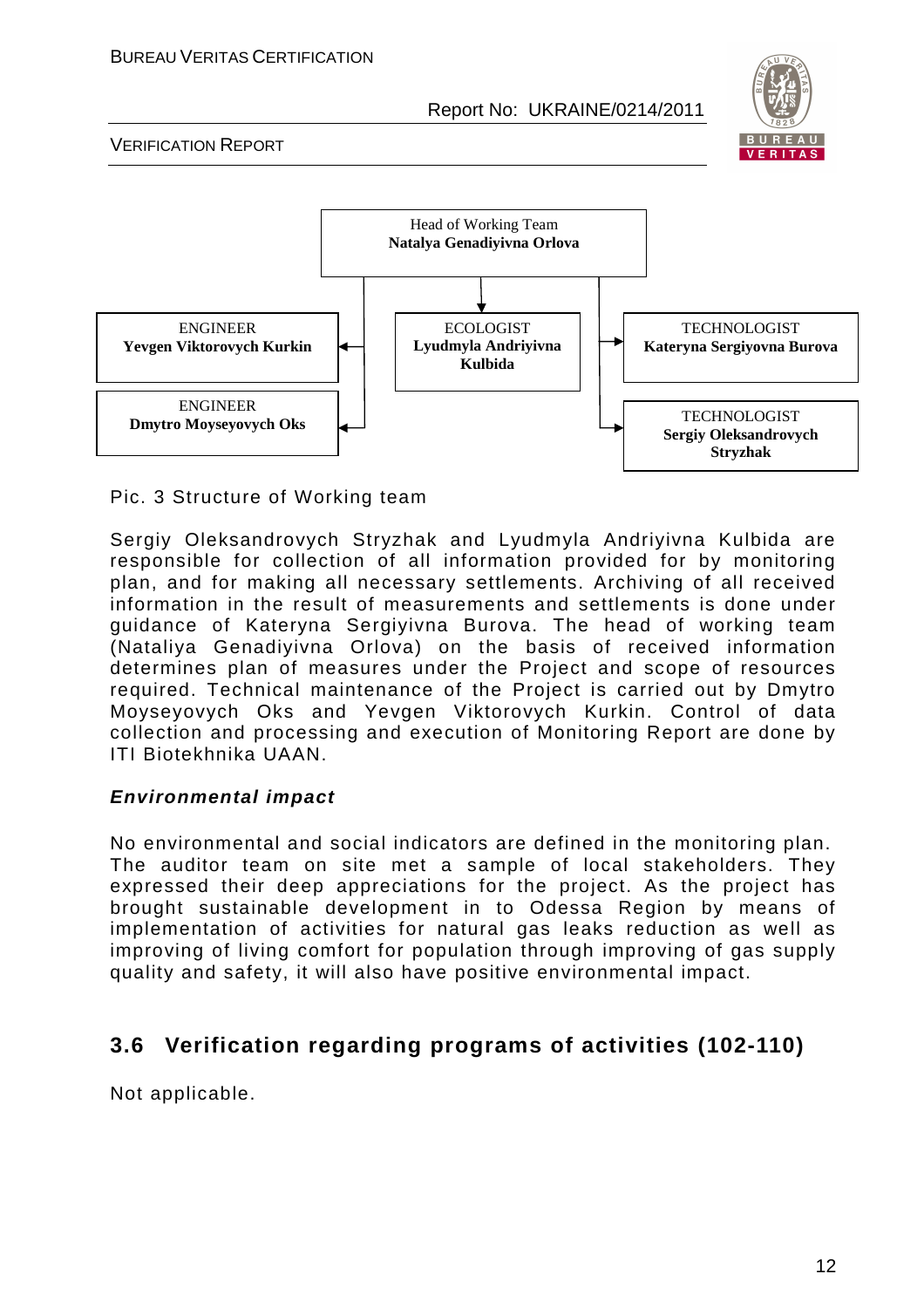

VERIFICATION REPORT

## **4 VERIFICATION OPINION**

Bureau Veritas Certification has performed the 4<sup>th</sup> periodic for the period of 01.10.2010-31.01.2011 verification of the "Reduction of Methane Emissions at Flanged, Threaded Joints and Shut-down Devices of OJSC "Odesagas" Equipment" located in Odesa, Ukraine, which applies the JI Specific Approach. The verification was performed on the basis of UNFCCC criteria and host country criteria and also on the criteria given to provide for consistent project operations, monitoring and reporting.

The verification consisted of the following three phases: i) desk review of the project design and the baseline and monitoring plan; ii) follow-up interviews with project stakeholders; iii) resolution of outstanding issues and the issuance of the final verification report and opinion.

The management of OJSC Odesagas is responsible for the preparation of the GHG emissions data and the reported GHG emissions reductions of the project on the basis set out within the project Monitoring and Verification Plan indicated in the final PDD version 07. The development and maintenance of records and reporting procedures in accordance with that plan, including the calculation and determination of GHG emission reductions from the project, is the responsibility of the management of the project.

Bureau Veritas Certification verified the Project Monitoring Report version 01 for the reporting period as indicated below. Bureau Veritas Certification confirms that the project is implemented as per determined changes. Installed equipment being essential for generating emission reduction runs reliably and is calibrated appropriately. The monitoring system is in place and the project is generating GHG emission reductions.

Bureau Veritas Certification can confirm that the GHG emission reduction is calculated without material misstatements. Our opinion relates to the project's GHG emissions and resulting GHG emissions reductions reported and related to the approved project baseline and monitoring, and its associated documents. Based on the information we have seen and evaluated, we confirm the following statement:

Reporting period: From 01/10/2010 to 31/01/2011

| <b>Baseline emissions</b>                          | : 217369 | t CO <sub>2</sub> equivalents. |         |                   |
|----------------------------------------------------|----------|--------------------------------|---------|-------------------|
| Project emissions                                  | : 5590   | t CO <sub>2</sub> equivalents. |         |                   |
| <b>Emission Reductions</b>                         | :211779  | t CO <sub>2</sub> equivalents. |         |                   |
| Emission Reductions from 01/10/2010 to 31/12/2010: |          |                                | 158 404 | t CO <sub>2</sub> |
| equivalents.                                       |          |                                |         |                   |
| Emission Reductions From 01/01/2011 to 31/01/2011: |          |                                | 53 375  | t CO <sub>2</sub> |
| equivalents.                                       |          |                                |         |                   |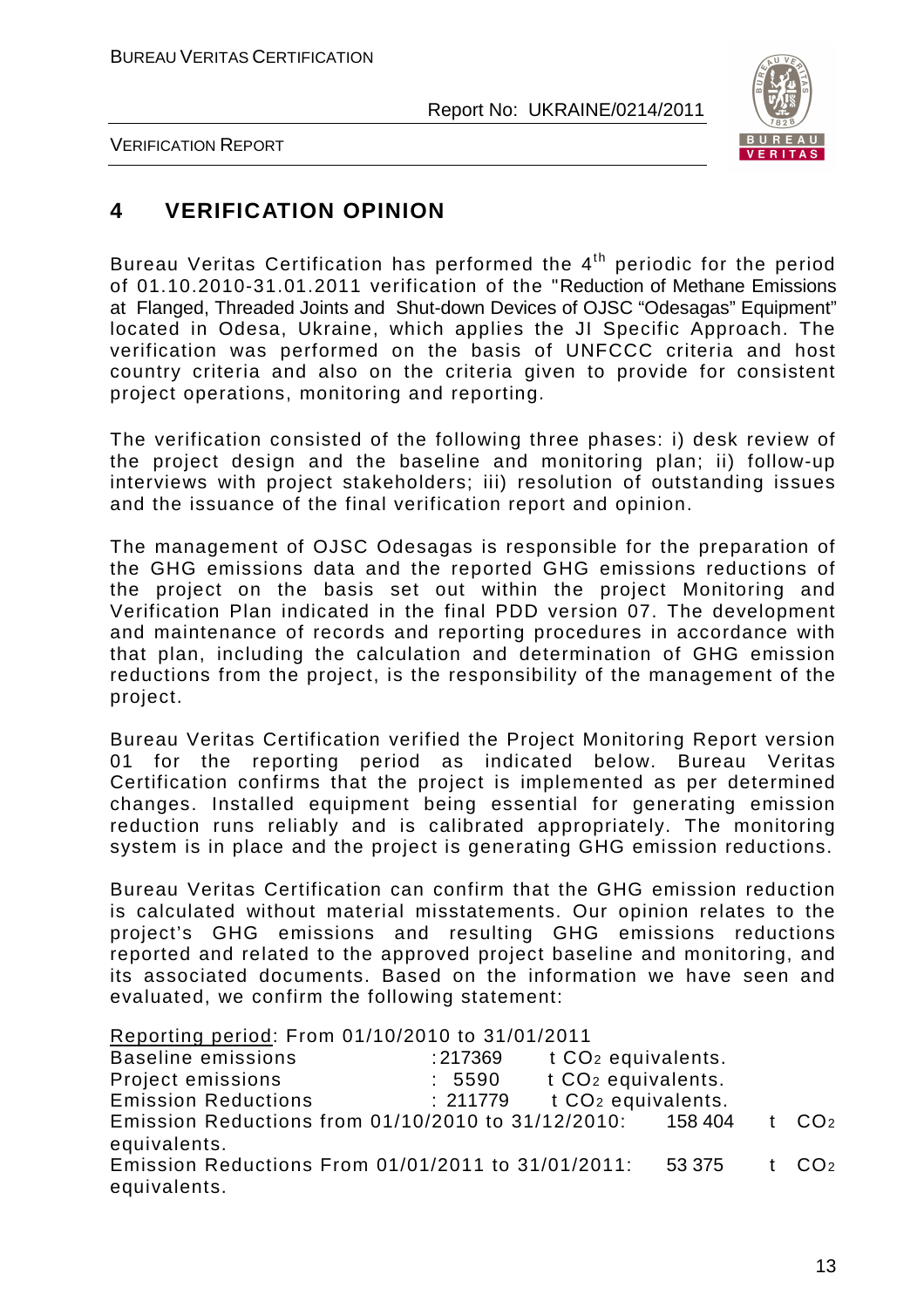

VERIFICATION REPORT

## **5 REFERENCES**

#### **Category 1 Documents:**

Documents provided by PFC, LTD that relate directly to the GHG components of the project.

- /1/ PDD, version 07, as of April 30, 2010
- /2/ Monitoring Report, version 01, dated 08.02.2010
- /3/ Monitoring Report, version 02, dated 23.02.2011
- /4/ Determination Report of Bureau Veritas Certification Holding SAS dated 15.05.2010
- Letter of Approval, National Environmental Investment Agency of Ukraine, No. 737/23/7as of 07.06.2010.
- /6/ Letter of Approval, Ministry of Climate and Energetics of Denmark and Energy Agency of Denmark № 1602/1102-0041 as of 01.06.2010

#### **Category 2 Documents:**

Background documents related to the design and/or methodologies employed in the design or other reference documents.

- /1/. Instruction for expluatation gas-analyzer Severin SR-5
- /2/. Severin SR-5 form
- /3/. calibration warrant of Severin SR-5 N 041020010, by 23.12.09
- /4/. calibration warrant of Severin SR-5 N 041020009, by 12.03.10
- /5/. state metrological attestation warrant of gas-analyzer Severin SR-5 N041020010 by 10.12.08
- /6/. Severin SR-5 N041020010 form, back side
- /7/. Severin SR-5 N041020009 form, back side
- /8/. thermometer TL C-4 form
- /9/. passport of Thermometer TL C-4 form, by 25.10.10
- /10/. second-counter with passport, January 1978
- /11/. D-59-N barometer operation manual, by 17.06.04
- /12/. calibration warrant of barometer D-59-N, by 27.09.08
- /13/. calibration warrant of barometer D-59-N, by 15.12.09
- /14/. sheet of mesuring by unplanned work for capsulation gas-switchers, flange and screw-joint connection JSC "Odessa-gaz", March 2010
- /15/. order about Kyoto workgroup creation, by 12.01.05
- /16/. program of beginning monitorig measures for switc-off station and gas-dealing networks JSC "Odessa-gaz", at GDS-075, Melytopolskaya str. 1, by 02.04.05
- /17/. program of beginning monitorig measures for switc-off station and gas-dealing networks JSC "Odessa-gaz", at GDS-075, Melytopolskaya str. 1, by 12.06.06
- /18/. program of beginning monitorig measures for switc-off station and gas-dealing networks JSC "Odessa-gaz", at GDS-075, Melytopolskaya str. 1, by 25.06.07
- /19/. program of beginning monitorig measures for switc-off station and gas-dealing networks JSC "Odessa-gaz", at GDS-075, Melytopolskaya str. 1, by 10.06.08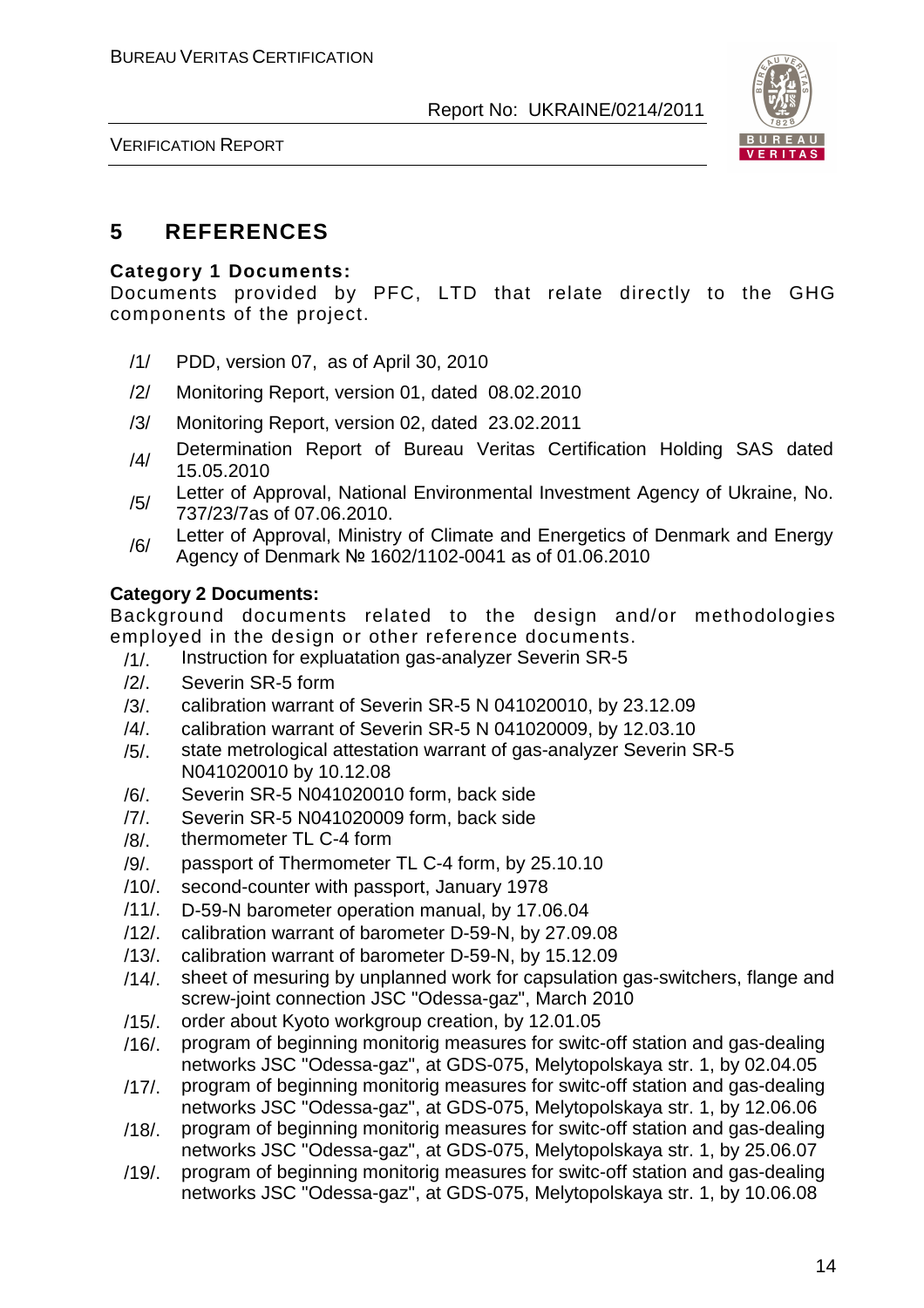/20/. program of beginning monitorig measures for switc-off station and gas-dealing

/21/. program of beginning monitorig measures for switc-off station and gas-dealing

networks JSC "Odessa-gaz", at GDS-075, Melytopolskaya str. 1, by 15.06.09



VERIFICATION REPORT

networks JSC "Odessa-gaz", at GDS-075, Melytopolskaya str. 1, by 4.06.10 /22/. program of beginning monitorig measures for switc-off station and gas-dealing networks JSC "Odessa-gaz", at GDS-073, 3rd Stupenchatiy 6 alley, by 5.04.10 /23/. program of beginning monitorig measures for switc-off station and gas-dealing networks JSC "Odessa-gaz", at GDS-044, Lokomotivnaya str. 25, by 6.04.10 /24/. gas-damper, corner of Jukovskogo and Pol'skaya str. /25/. passport of gas-dumper on corner of Jukovskogo and Polskaya str. /26/. Manometer D-59-N in work /27/. gas-damper in manhole, corner of Jukovskogo and Pol'skaya str. /28/. Leakage-measuring device /29/. gas-damper in manhole, corner of Jukovskogo and Pol'skaya str. /30/. manhole with gas-dumper, corner of Jukovskogo and Polskaya str. /31/. gas-damper in manhole, corner of Jukovskogo and Pol'skaya str. /32/. gas dumper, corner Bunina and Polskaya str. /33/. gas-damper with canceller in manhole, corner of Jukovskogo and Pol'skaya str. /34/. gas-damper in manhole, corner of Jukovskogo and Pol'skaya str. /35/. Leakage-measuring device /36/. gas dumper in manhole in sity square, near Deribasovskaya str /37/. gas dumper in manhole in sity square, near Deribasovskaya str /38/. gas dumper Balkovaya 110 str. /39/. gas dumper Balkovaya 110 str. /40/. gas dumper Balkovaya 110 str. /41/. gas dumper in can, Prohorovskaya str. /42/. gas dumper during cheking tight joint, Melnitskaya str. /43/. gas dumper at gas shut-down station /44/. gas dumper at gas shut-down station /45/. gas dumper at gas shut-down station /46/. gas dumper at gas shut-down station, cheking tight joint /47/. dumper at the gas shut-down station, new joint scaling strip /48/. gas cock at corner Zaporogskaya and B. Khmelnitskogo str. /49/. gas dumper with controller in can, Zaporogskaya str. /50/. gas controller in can, Zaporogskaya str. /51/. gas dumpers in manhole, Mar. Malynovskiy str.1 /52/. report of monitoring leakages **Persons interviewed:**  List persons interviewed during the verification or persons that contributed with other information that are not included in the documents listed above. /1/ Vitaliy Oleksandrovych Gerasymenko – the executive director of OJSC Odesagas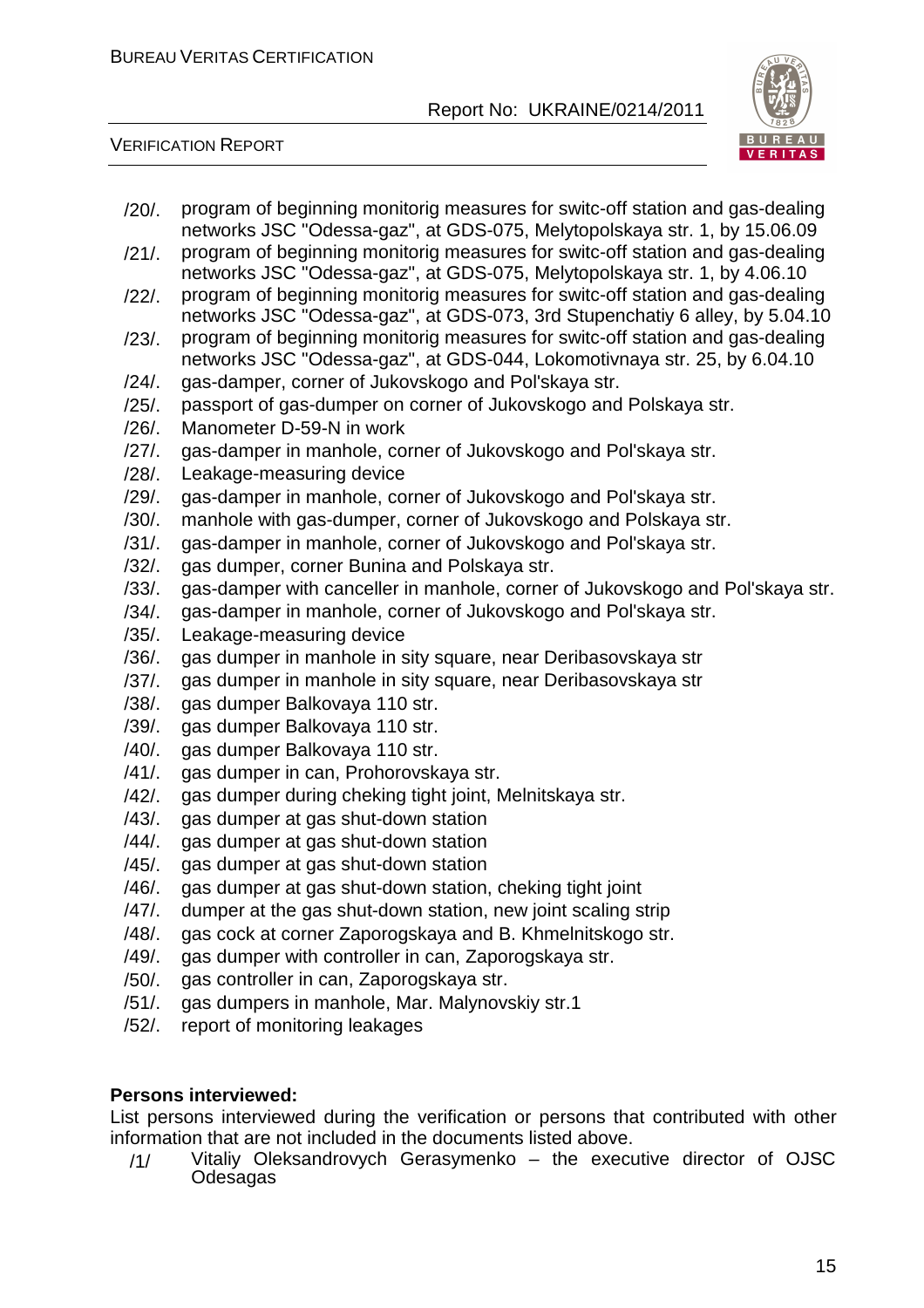

- /2/ Yakiv Lvovych Zatynaiko the chief engineer of OJSC Odesagas
- /3/ Natalya Genadiyivna Orlova VTV head of OJSC Odesagas
- /4/ Dmytro Moyseyovych Oks head of VTV UEGG in Odessa of OJSC Odesagas
- /5/ Lyudmyla Andriyivna Kulbida the LOP engineer of OJSC Odesagas
- /6/ Kateryna Sergiyivna Burova the VTV engineer of OJSC Odesagas
- /7/ Sergiy Oleksandrovych Stryzhak head of SEUG and DV UEGG in Odessa of OJSC Odesagas
- /8/ V.Ya. Khodorchuk scientist, secretary of ITI Biotekhinka UAAN.
- /9/ V.I. Dorovskykh head of laboratory of ITI Biotekhinka UAAN, candidate of technical sciences
- /10/ M.K. Tsvigovsky deputy head of department of ITI Biotekhinka UAAN, candidate of technical sciences
- /11/ Vyacheslav Vitaliyevych Ivchuk Chief engineer of Odessa Interdistrict **Department**
- /12/ Sergiy Mykolayovych Korzhov Chief engineer of Ananyev department
- /13/ Valeriy Ivanovych Yakimchuk Chief engineer of Berezivsky department
- /14/ Oleksandr Terentiyovych Ivanov Chief engineer of Bolgrad department
- /15/ Oleksandr Mykolayovych Zhebrovsky Chief engineer of Ivanivsky department
- /16/ Oleksandr Leontiyovych Bogovyk Chief engineer of Ovidiopil department
- /17/ Andriy Oleksiyovych Shyshovsky Head of permanent commission for realization of regulatory policy of Odessa municipal council
- /18/ Anatoliy Yuriyovych Ivanov Deputy head of commission for fuel and power complex, energy saving and utility complex issues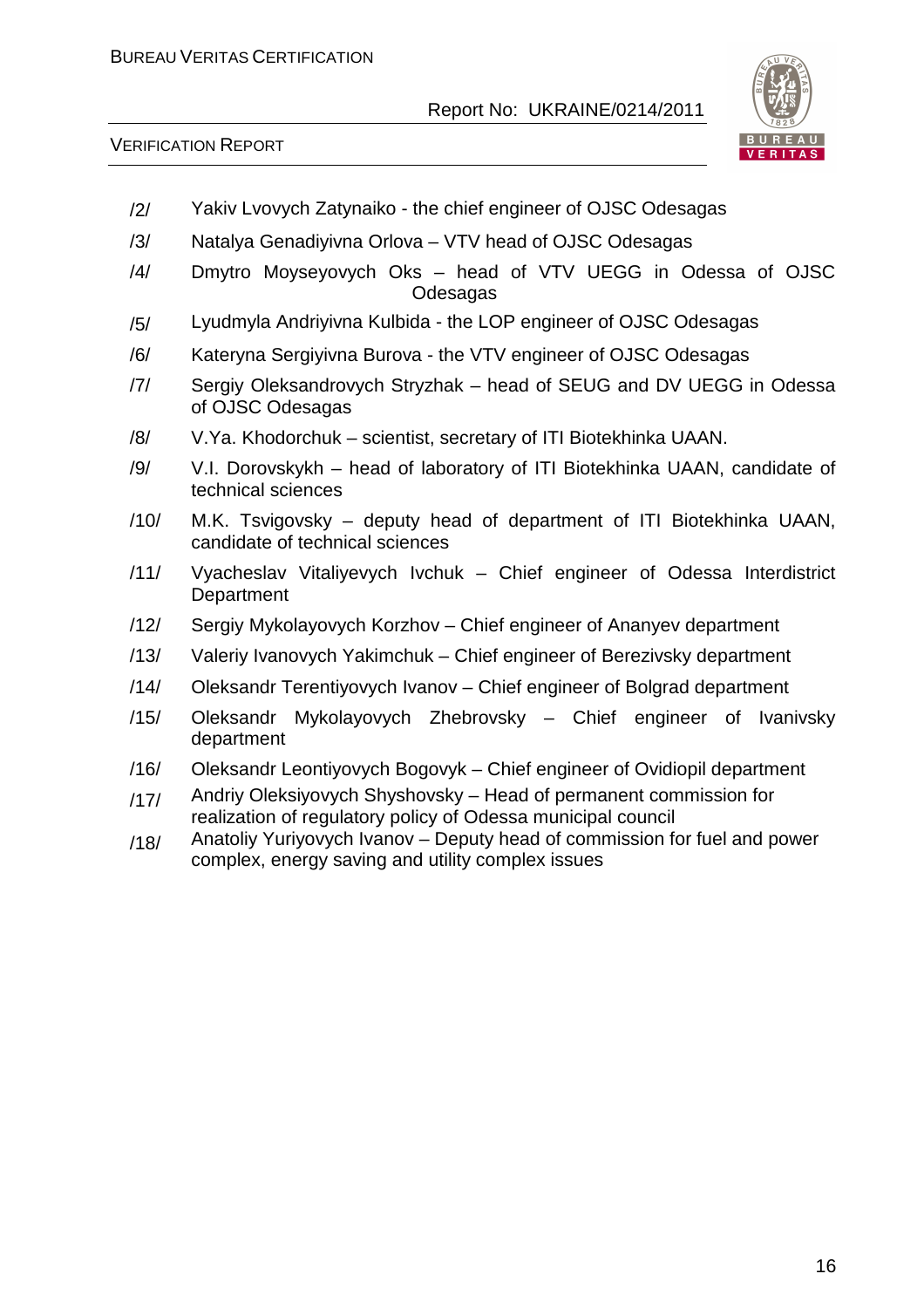

#### VERIFICATION REPORT

#### **VERIFICATION PROTOCOL**

**Check list for verification, according to the JOINT IMPLEMENTATION DETERMINATION AND VERIFICATION MANUAL (Version 01)** 

| <b>DVM</b>                    | <b>Check Item</b>                                                                                                                                                                                                                                                              | <b>Initial finding</b>                                                                                                                                                                                                                                                             | <b>Action requested to</b> | <b>Review of project</b>    |                   |
|-------------------------------|--------------------------------------------------------------------------------------------------------------------------------------------------------------------------------------------------------------------------------------------------------------------------------|------------------------------------------------------------------------------------------------------------------------------------------------------------------------------------------------------------------------------------------------------------------------------------|----------------------------|-----------------------------|-------------------|
| <b>Paragraph</b>              |                                                                                                                                                                                                                                                                                |                                                                                                                                                                                                                                                                                    | project<br>participants    | <b>Participants' action</b> | <b>Conclusion</b> |
|                               | <b>Project approvals by Parties involved</b>                                                                                                                                                                                                                                   |                                                                                                                                                                                                                                                                                    |                            |                             |                   |
| 90                            | Has the NFPs of at least one Party involved,<br>other than the host Party, issued a written<br>project approval when submitting the first<br>verification report to the secretariat for<br>publication in accordance with paragraph 38<br>of the JI guidelines, at the latest? | The project<br>been<br>has<br>approved by both NFPs.<br>The Letters of Approval<br>were presented to the<br>verification team. Letters of<br>Approval by both Parties<br>were submitted to the<br>secretariat on the<br>final<br>determination stage.                              | N/a                        | N/a                         | OK.               |
| 91                            | Are all the written project approvals by<br>Parties involved unconditional?                                                                                                                                                                                                    | Yes, all the written project<br>by<br>Parties<br>approvals<br>involved are unconditional.                                                                                                                                                                                          | N/a                        | N/a                         | OK                |
| <b>Project implementation</b> |                                                                                                                                                                                                                                                                                |                                                                                                                                                                                                                                                                                    |                            |                             |                   |
| 92                            | Has the project been implemented in<br>accordance with the PDD regarding which<br>the determination has been deemed final and<br>is so listed on the UNFCCC JI website?                                                                                                        | The project objective is<br>reduction of natural gas<br>(methane) leaks as a result<br>of leakage at flanged,<br>threaded joints and shut-<br>down devices of OJSC<br>"Odesagas" equipment in<br>quantity of 11174. Within<br>project scope, advanced<br>sealant materials will be | N/a                        | N/a                         | <b>OK</b>         |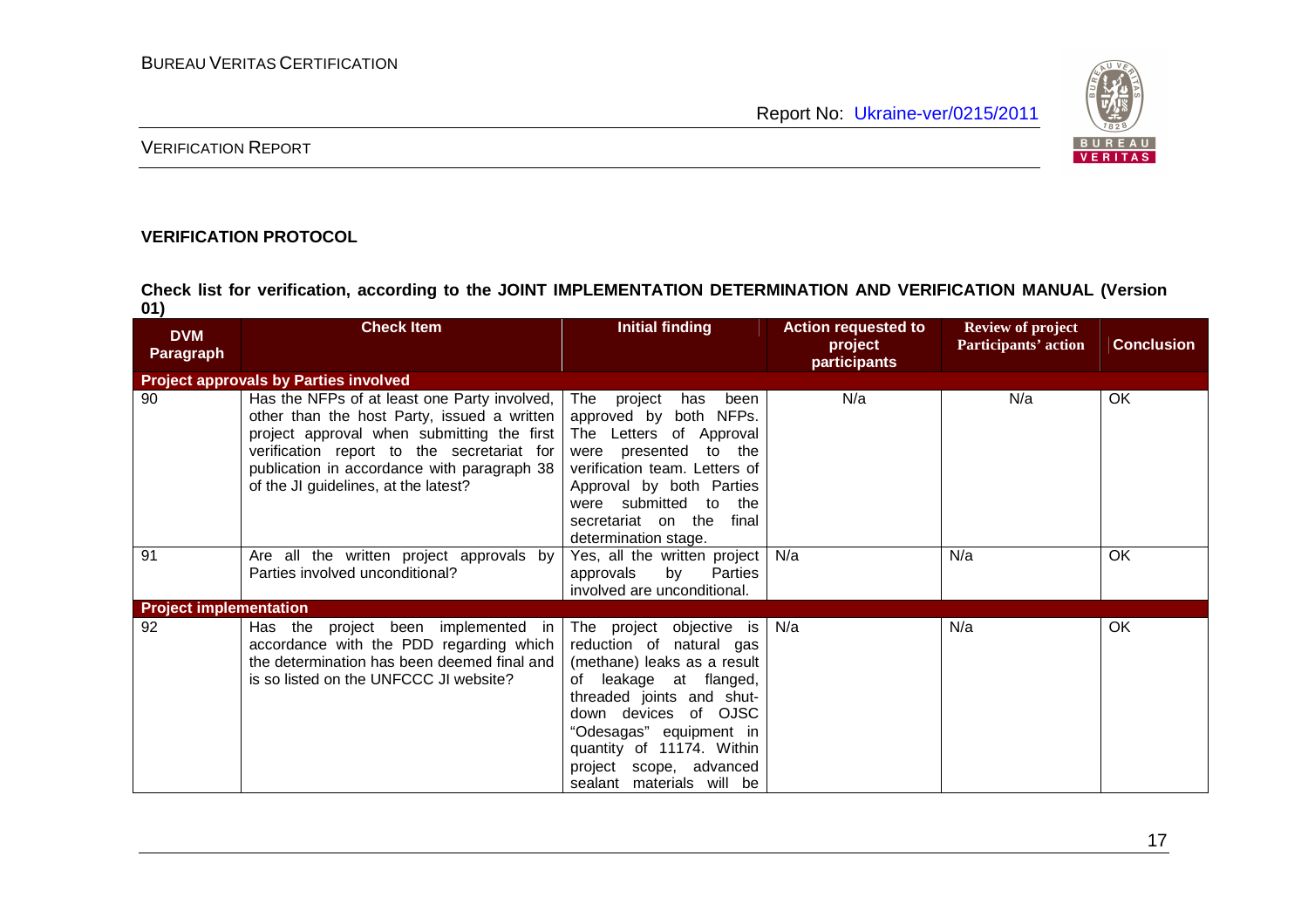

| participants<br>applied<br>for<br>of<br>repair<br>identified leaks to replace<br>the current practice of<br>maintenance and repair of<br>networks, namely using<br>rubberized asbestos fabric<br>gaskets and cotton fiber<br>stuffing with oil tightening<br>with<br>asbestos-graphite<br>resulting<br>compound<br>in<br>leaks<br>increased<br>and<br>methane emissions into the<br>atmosphere. In addition to<br>reducing emissions, project<br>reduces natural gas losses<br>(therefore, financial losses)<br>producing<br>environmental<br>benefits and contributing to<br>safety requirements, and<br>will reduce emergency risk,<br>applied<br>especially<br>for<br>household gas regulators<br>and street surface facilities.<br>N/a<br>OK<br>93<br>What is the status of operation of the project<br>Project<br>has<br>been<br>N/a<br>during the monitoring period?<br>operational for the whole<br>monitoring period, which is<br>$01.10.2010 - 31.01.2011.$<br><b>Compliance with monitoring plan</b><br>Did the monitoring occur in accordance with<br>OK<br>Yes, the monitoring occured<br>94<br>the monitoring plan included in the PDD<br>in accordance with the | <b>DVM</b> | <b>Check Item</b>                          | <b>Initial finding</b>      | <b>Action requested to</b><br>project | <b>Review of project</b><br>Participants' action | <b>Conclusion</b> |
|-------------------------------------------------------------------------------------------------------------------------------------------------------------------------------------------------------------------------------------------------------------------------------------------------------------------------------------------------------------------------------------------------------------------------------------------------------------------------------------------------------------------------------------------------------------------------------------------------------------------------------------------------------------------------------------------------------------------------------------------------------------------------------------------------------------------------------------------------------------------------------------------------------------------------------------------------------------------------------------------------------------------------------------------------------------------------------------------------------------------------------------------------------------------------------|------------|--------------------------------------------|-----------------------------|---------------------------------------|--------------------------------------------------|-------------------|
|                                                                                                                                                                                                                                                                                                                                                                                                                                                                                                                                                                                                                                                                                                                                                                                                                                                                                                                                                                                                                                                                                                                                                                               | Paragraph  |                                            |                             |                                       |                                                  |                   |
|                                                                                                                                                                                                                                                                                                                                                                                                                                                                                                                                                                                                                                                                                                                                                                                                                                                                                                                                                                                                                                                                                                                                                                               |            |                                            |                             |                                       |                                                  |                   |
|                                                                                                                                                                                                                                                                                                                                                                                                                                                                                                                                                                                                                                                                                                                                                                                                                                                                                                                                                                                                                                                                                                                                                                               |            |                                            |                             |                                       |                                                  |                   |
|                                                                                                                                                                                                                                                                                                                                                                                                                                                                                                                                                                                                                                                                                                                                                                                                                                                                                                                                                                                                                                                                                                                                                                               |            |                                            |                             |                                       |                                                  |                   |
|                                                                                                                                                                                                                                                                                                                                                                                                                                                                                                                                                                                                                                                                                                                                                                                                                                                                                                                                                                                                                                                                                                                                                                               |            |                                            |                             |                                       |                                                  |                   |
|                                                                                                                                                                                                                                                                                                                                                                                                                                                                                                                                                                                                                                                                                                                                                                                                                                                                                                                                                                                                                                                                                                                                                                               |            |                                            |                             |                                       |                                                  |                   |
|                                                                                                                                                                                                                                                                                                                                                                                                                                                                                                                                                                                                                                                                                                                                                                                                                                                                                                                                                                                                                                                                                                                                                                               |            |                                            |                             |                                       |                                                  |                   |
|                                                                                                                                                                                                                                                                                                                                                                                                                                                                                                                                                                                                                                                                                                                                                                                                                                                                                                                                                                                                                                                                                                                                                                               |            |                                            |                             |                                       |                                                  |                   |
|                                                                                                                                                                                                                                                                                                                                                                                                                                                                                                                                                                                                                                                                                                                                                                                                                                                                                                                                                                                                                                                                                                                                                                               |            |                                            |                             |                                       |                                                  |                   |
|                                                                                                                                                                                                                                                                                                                                                                                                                                                                                                                                                                                                                                                                                                                                                                                                                                                                                                                                                                                                                                                                                                                                                                               |            |                                            |                             |                                       |                                                  |                   |
|                                                                                                                                                                                                                                                                                                                                                                                                                                                                                                                                                                                                                                                                                                                                                                                                                                                                                                                                                                                                                                                                                                                                                                               |            |                                            |                             |                                       |                                                  |                   |
|                                                                                                                                                                                                                                                                                                                                                                                                                                                                                                                                                                                                                                                                                                                                                                                                                                                                                                                                                                                                                                                                                                                                                                               |            |                                            |                             |                                       |                                                  |                   |
|                                                                                                                                                                                                                                                                                                                                                                                                                                                                                                                                                                                                                                                                                                                                                                                                                                                                                                                                                                                                                                                                                                                                                                               |            |                                            |                             |                                       |                                                  |                   |
|                                                                                                                                                                                                                                                                                                                                                                                                                                                                                                                                                                                                                                                                                                                                                                                                                                                                                                                                                                                                                                                                                                                                                                               |            |                                            |                             |                                       |                                                  |                   |
|                                                                                                                                                                                                                                                                                                                                                                                                                                                                                                                                                                                                                                                                                                                                                                                                                                                                                                                                                                                                                                                                                                                                                                               |            |                                            |                             |                                       |                                                  |                   |
|                                                                                                                                                                                                                                                                                                                                                                                                                                                                                                                                                                                                                                                                                                                                                                                                                                                                                                                                                                                                                                                                                                                                                                               |            |                                            |                             |                                       |                                                  |                   |
|                                                                                                                                                                                                                                                                                                                                                                                                                                                                                                                                                                                                                                                                                                                                                                                                                                                                                                                                                                                                                                                                                                                                                                               |            |                                            |                             |                                       |                                                  |                   |
|                                                                                                                                                                                                                                                                                                                                                                                                                                                                                                                                                                                                                                                                                                                                                                                                                                                                                                                                                                                                                                                                                                                                                                               |            |                                            |                             |                                       |                                                  |                   |
|                                                                                                                                                                                                                                                                                                                                                                                                                                                                                                                                                                                                                                                                                                                                                                                                                                                                                                                                                                                                                                                                                                                                                                               |            |                                            |                             |                                       |                                                  |                   |
|                                                                                                                                                                                                                                                                                                                                                                                                                                                                                                                                                                                                                                                                                                                                                                                                                                                                                                                                                                                                                                                                                                                                                                               |            |                                            |                             |                                       |                                                  |                   |
|                                                                                                                                                                                                                                                                                                                                                                                                                                                                                                                                                                                                                                                                                                                                                                                                                                                                                                                                                                                                                                                                                                                                                                               |            |                                            |                             |                                       |                                                  |                   |
|                                                                                                                                                                                                                                                                                                                                                                                                                                                                                                                                                                                                                                                                                                                                                                                                                                                                                                                                                                                                                                                                                                                                                                               |            |                                            |                             |                                       |                                                  |                   |
|                                                                                                                                                                                                                                                                                                                                                                                                                                                                                                                                                                                                                                                                                                                                                                                                                                                                                                                                                                                                                                                                                                                                                                               |            |                                            |                             |                                       |                                                  |                   |
|                                                                                                                                                                                                                                                                                                                                                                                                                                                                                                                                                                                                                                                                                                                                                                                                                                                                                                                                                                                                                                                                                                                                                                               |            |                                            |                             |                                       |                                                  |                   |
|                                                                                                                                                                                                                                                                                                                                                                                                                                                                                                                                                                                                                                                                                                                                                                                                                                                                                                                                                                                                                                                                                                                                                                               |            |                                            |                             |                                       |                                                  |                   |
|                                                                                                                                                                                                                                                                                                                                                                                                                                                                                                                                                                                                                                                                                                                                                                                                                                                                                                                                                                                                                                                                                                                                                                               |            |                                            |                             |                                       |                                                  |                   |
|                                                                                                                                                                                                                                                                                                                                                                                                                                                                                                                                                                                                                                                                                                                                                                                                                                                                                                                                                                                                                                                                                                                                                                               |            |                                            |                             |                                       |                                                  |                   |
|                                                                                                                                                                                                                                                                                                                                                                                                                                                                                                                                                                                                                                                                                                                                                                                                                                                                                                                                                                                                                                                                                                                                                                               |            |                                            |                             |                                       |                                                  |                   |
|                                                                                                                                                                                                                                                                                                                                                                                                                                                                                                                                                                                                                                                                                                                                                                                                                                                                                                                                                                                                                                                                                                                                                                               |            |                                            |                             |                                       |                                                  |                   |
|                                                                                                                                                                                                                                                                                                                                                                                                                                                                                                                                                                                                                                                                                                                                                                                                                                                                                                                                                                                                                                                                                                                                                                               |            |                                            |                             |                                       |                                                  |                   |
|                                                                                                                                                                                                                                                                                                                                                                                                                                                                                                                                                                                                                                                                                                                                                                                                                                                                                                                                                                                                                                                                                                                                                                               |            | regarding which the determination has been | monitoring plan included in |                                       |                                                  |                   |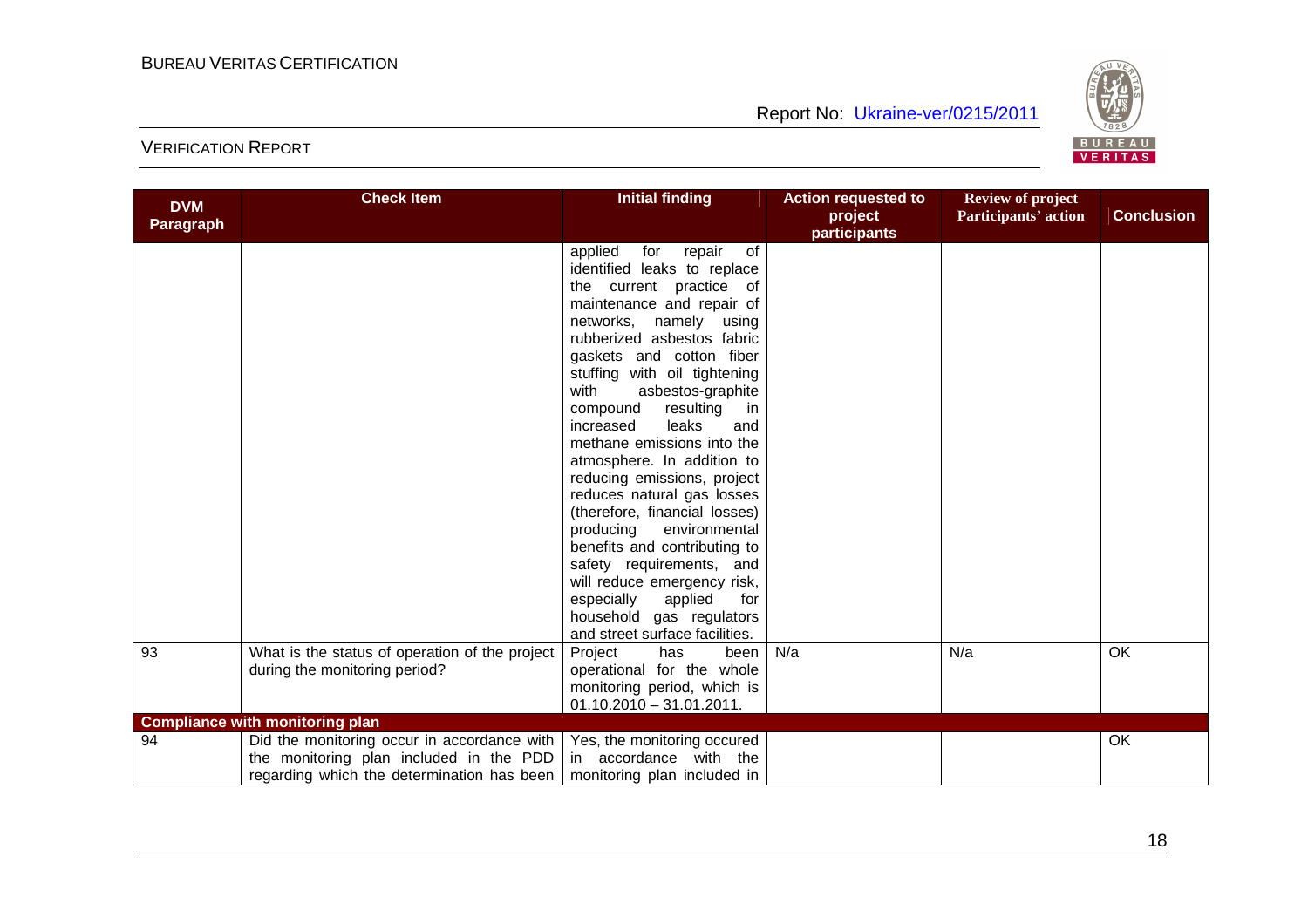

| <b>DVM</b>       | <b>Check Item</b>                                                                              | <b>Initial finding</b>                                   | <b>Action requested to</b>    | <b>Review of project</b> |                   |
|------------------|------------------------------------------------------------------------------------------------|----------------------------------------------------------|-------------------------------|--------------------------|-------------------|
| <b>Paragraph</b> |                                                                                                |                                                          | project                       | Participants' action     | <b>Conclusion</b> |
|                  |                                                                                                |                                                          | participants                  |                          |                   |
|                  | deemed final and is so listed on the UNFCCC                                                    | the PDD regarding which                                  |                               |                          |                   |
|                  | JI website?                                                                                    | the determination has been                               |                               |                          |                   |
|                  |                                                                                                | deemed final and is so                                   |                               |                          |                   |
|                  |                                                                                                | listed on the UNFCCC JI                                  |                               |                          |                   |
|                  |                                                                                                | website.                                                 |                               |                          |                   |
|                  |                                                                                                | CAR 1.<br>According<br>to                                | CAR 1. Decrease in I          | The issue is closed.     |                   |
|                  |                                                                                                | determined PDD version 7                                 | quantity of reductions        |                          |                   |
|                  |                                                                                                | ERUs for the monitoring                                  | in comparison<br>with         |                          |                   |
|                  |                                                                                                | period were supposed to be                               | reductions stated<br>in       |                          |                   |
|                  |                                                                                                | 221463,33 tCO2e but MR                                   | <b>PDD</b><br>is<br>due<br>to |                          |                   |
|                  |                                                                                                | version 1 showed ERUs                                    | difficulties in financing     |                          |                   |
|                  |                                                                                                | 211779,28<br>amount<br>as                                | and delays in project         |                          |                   |
|                  |                                                                                                | tCO <sub>2</sub> e.<br>Clarify<br>the                    | implementation                |                          |                   |
|                  |                                                                                                | difference.                                              | schedule.                     |                          |                   |
| 95(a)            | For calculating the emission reductions or                                                     | the<br>Yes, for calculating                              | N/a                           | N/a                      | <b>OK</b>         |
|                  | enhancements of net removals, were key                                                         | emission<br>reductions<br>or                             |                               |                          |                   |
|                  | factors, e.g. those listed in 23 (b) (i)-(vii)<br>above, influencing the baseline emissions or | enhancements<br>of<br>net<br>removals, key factors, e.g. |                               |                          |                   |
|                  | net removals and the activity level of the                                                     | those listed in $23$ (b) (i)-(vii)                       |                               |                          |                   |
|                  | project and the emissions or removals as well                                                  | above,<br>influencing<br>the                             |                               |                          |                   |
|                  | as risks associated with the project taken into                                                | baseline emissions or net                                |                               |                          |                   |
|                  | account, as appropriate?                                                                       | removals and the activity                                |                               |                          |                   |
|                  |                                                                                                | level of the project and the                             |                               |                          |                   |
|                  |                                                                                                | emissions or removals as                                 |                               |                          |                   |
|                  |                                                                                                | well as risks associated                                 |                               |                          |                   |
|                  |                                                                                                | with the project were taken                              |                               |                          |                   |
|                  |                                                                                                | into<br>account.<br>as                                   |                               |                          |                   |
|                  |                                                                                                | appropriate.                                             |                               |                          |                   |
| 95(b)            | used for calculating<br>data sources<br>Are                                                    | Yes, data sources used for                               | N/a                           | N/a                      | OK                |
|                  | emission reductions or enhancements of net                                                     | calculating<br>emission                                  |                               |                          |                   |
|                  | removals clearly identified, reliable and                                                      | reductions<br>or                                         |                               |                          |                   |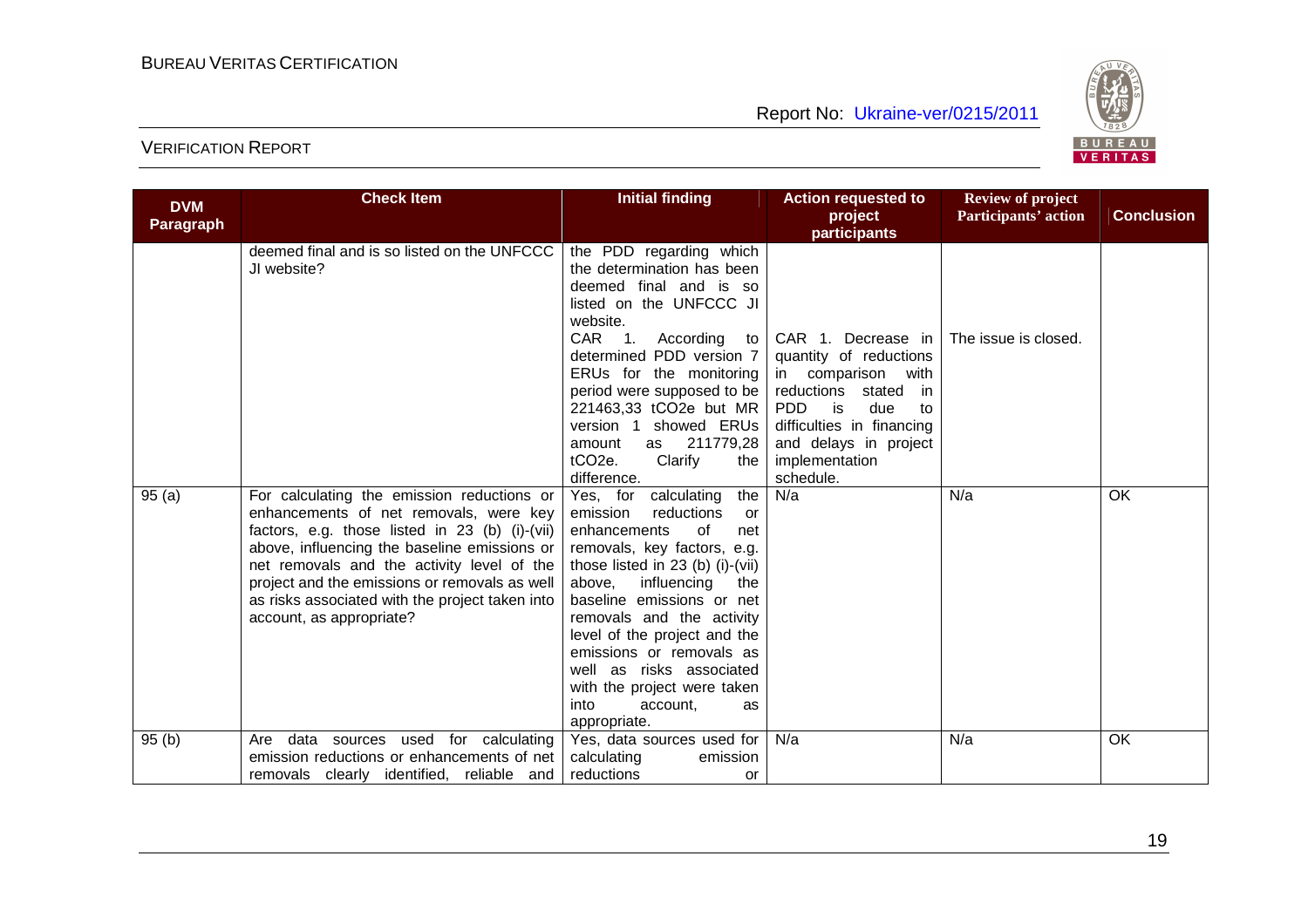

| <b>DVM</b>        | <b>Check Item</b>                                                                       | <b>Initial finding</b>                                 | <b>Action requested to</b> | <b>Review of project</b> |                   |
|-------------------|-----------------------------------------------------------------------------------------|--------------------------------------------------------|----------------------------|--------------------------|-------------------|
| <b>Paragraph</b>  |                                                                                         |                                                        | project                    | Participants' action     | <b>Conclusion</b> |
|                   | transparent?                                                                            | enhancements<br>0f<br>net                              | participants               |                          |                   |
|                   |                                                                                         | removals<br>clearly<br>are                             |                            |                          |                   |
|                   |                                                                                         | identified,<br>reliable<br>and                         |                            |                          |                   |
|                   |                                                                                         | transparent                                            |                            |                          |                   |
| 95(c)             | emission factors, including default<br>Are                                              | Yes,<br>emission<br>factors,                           | N/a                        | N/a                      | OK                |
|                   | emission factors, if used for calculating the                                           | including default emission                             |                            |                          |                   |
|                   | emission reductions or enhancements of net<br>removals, selected by carefully balancing | factors, that are used for<br>calculating the emission |                            |                          |                   |
|                   | and<br>reasonableness,<br>accuracy<br>and                                               | reductions<br>or                                       |                            |                          |                   |
|                   | appropriately justified of the choice?                                                  | enhancements<br>of<br>net                              |                            |                          |                   |
|                   |                                                                                         | removals, are selected by                              |                            |                          |                   |
|                   |                                                                                         | carefully<br>balancing                                 |                            |                          |                   |
|                   |                                                                                         | accuracy<br>and                                        |                            |                          |                   |
|                   |                                                                                         | reasonableness,<br>and                                 |                            |                          |                   |
|                   |                                                                                         | appropriately justified of the<br>choice.              |                            |                          |                   |
|                   | Applicable to JI SSC projects only                                                      |                                                        |                            |                          |                   |
| 96                | Is the relevant threshold to be classified as JI                                        | N/a                                                    | N/a                        | N/a                      | N/a               |
|                   | SSC project not exceeded during the                                                     |                                                        |                            |                          |                   |
|                   | monitoring period on an annual average                                                  |                                                        |                            |                          |                   |
|                   | basis?<br>If the threshold is exceeded, is the maximum                                  |                                                        |                            |                          |                   |
|                   | emission reduction level estimated in the                                               |                                                        |                            |                          |                   |
|                   | PDD for the JI SSC project or the bundle for                                            |                                                        |                            |                          |                   |
|                   | the monitoring period determined?                                                       |                                                        |                            |                          |                   |
|                   | Applicable to bundled JI SSC projects only                                              |                                                        |                            |                          |                   |
| 97(a)             | Has the composition of the bundle not                                                   | N/a                                                    | N/a                        | N/a                      | N/a               |
|                   | changed from that is stated in F-JI-                                                    |                                                        |                            |                          |                   |
|                   | SSCBUNDLE?                                                                              |                                                        |                            |                          |                   |
| 97 <sub>(b)</sub> | If the determination was conducted on the                                               | N/a                                                    | N/a                        | N/a                      | N/a               |
|                   | basis of an overall monitoring plan, have the                                           |                                                        |                            |                          |                   |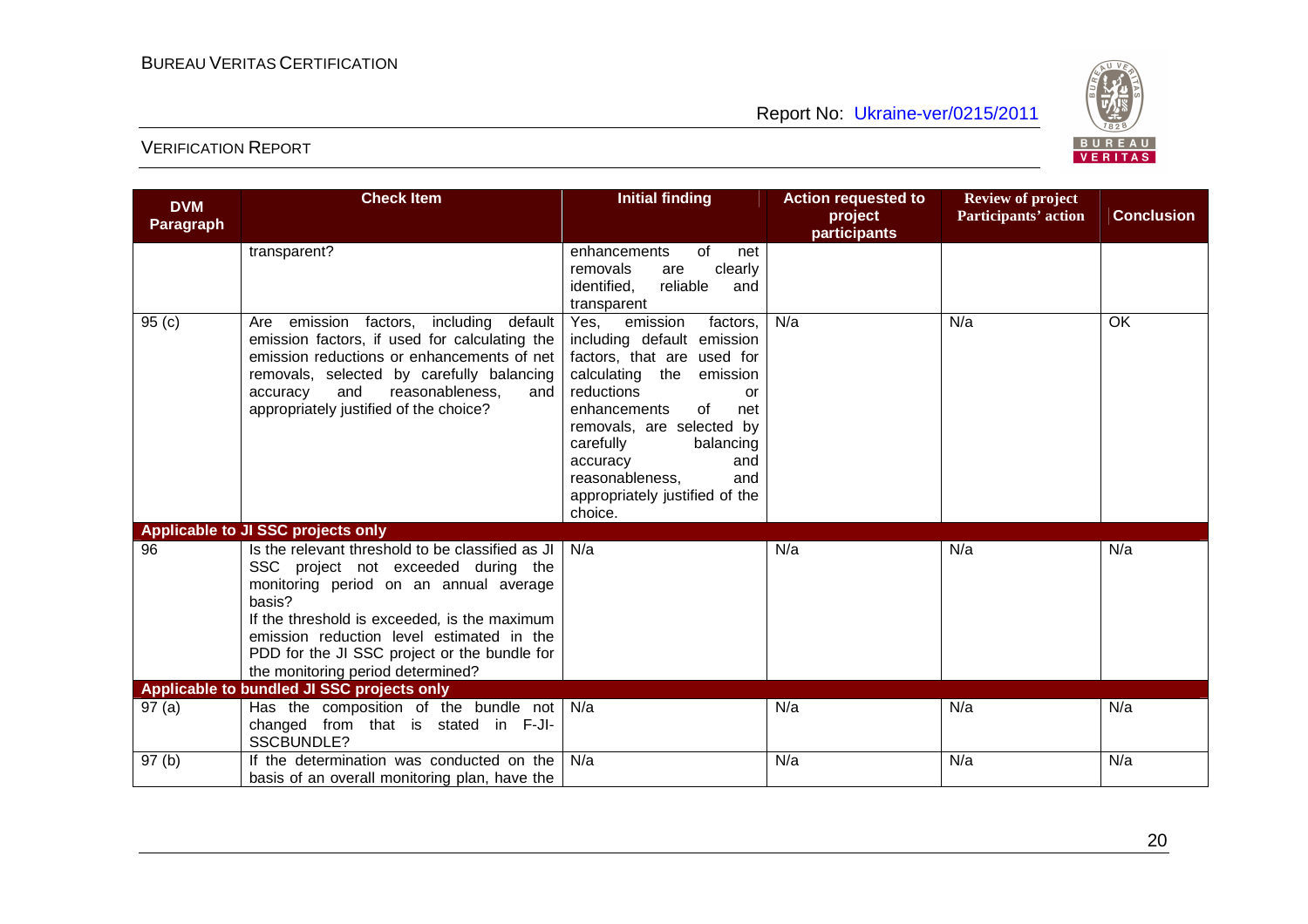

| <b>DVM</b>             | <b>Check Item</b>                                                                                                                                                                                                                                                                                                                          | <b>Initial finding</b>                                                                                                                                                                            | <b>Action requested to</b> | <b>Review of project</b> |                   |
|------------------------|--------------------------------------------------------------------------------------------------------------------------------------------------------------------------------------------------------------------------------------------------------------------------------------------------------------------------------------------|---------------------------------------------------------------------------------------------------------------------------------------------------------------------------------------------------|----------------------------|--------------------------|-------------------|
| <b>Paragraph</b>       |                                                                                                                                                                                                                                                                                                                                            |                                                                                                                                                                                                   | project<br>participants    | Participants' action     | <b>Conclusion</b> |
|                        | project participants submitted a common<br>monitoring report?                                                                                                                                                                                                                                                                              |                                                                                                                                                                                                   |                            |                          |                   |
| 98                     | If the monitoring is based on a monitoring<br>plan that provides for overlapping monitoring<br>periods, are the monitoring periods per<br>component of the project clearly specified in<br>the monitoring report?<br>Do the monitoring periods not overlap with<br>those for which verifications were already<br>deemed final in the past? | N/a                                                                                                                                                                                               | N/a                        | N/a                      | N/a               |
|                        | <b>Revision of monitoring plan</b>                                                                                                                                                                                                                                                                                                         |                                                                                                                                                                                                   |                            |                          |                   |
|                        | Applicable only if monitoring plan is revised by project participant                                                                                                                                                                                                                                                                       |                                                                                                                                                                                                   |                            |                          |                   |
| 99(a)                  | Did the project participants provide an $N/a$<br>appropriate justification for the proposed<br>revision?                                                                                                                                                                                                                                   |                                                                                                                                                                                                   | N/a                        | N/a                      | N/a               |
| 99(b)                  | Does the proposed revision improve the<br>accuracy and/or applicability of information<br>collected compared to the original monitoring<br>plan without changing conformity with the<br>relevant rules and regulations for the<br>establishment of monitoring plans?                                                                       | N/a                                                                                                                                                                                               | N/a                        | N/a                      | N/a               |
| <b>Data management</b> |                                                                                                                                                                                                                                                                                                                                            |                                                                                                                                                                                                   |                            |                          |                   |
| 101(a)                 | Is the implementation of data collection<br>procedures in accordance with the monitoring<br>plan, including the quality control and quality<br>assurance procedures?                                                                                                                                                                       | Yes, the implementation of $\vert$ N/a<br>data collection procedures<br>is in accordance with the<br>monitoring plan, including<br>the quality control and<br>quality<br>assurance<br>procedures. |                            | N/a                      | OK                |
| 101(b)                 | Is the function of the monitoring equipment,<br>including its calibration status, is in order?                                                                                                                                                                                                                                             | Yes, the function of the<br>monitoring<br>equipment,                                                                                                                                              | N/a                        | N/a                      | OK                |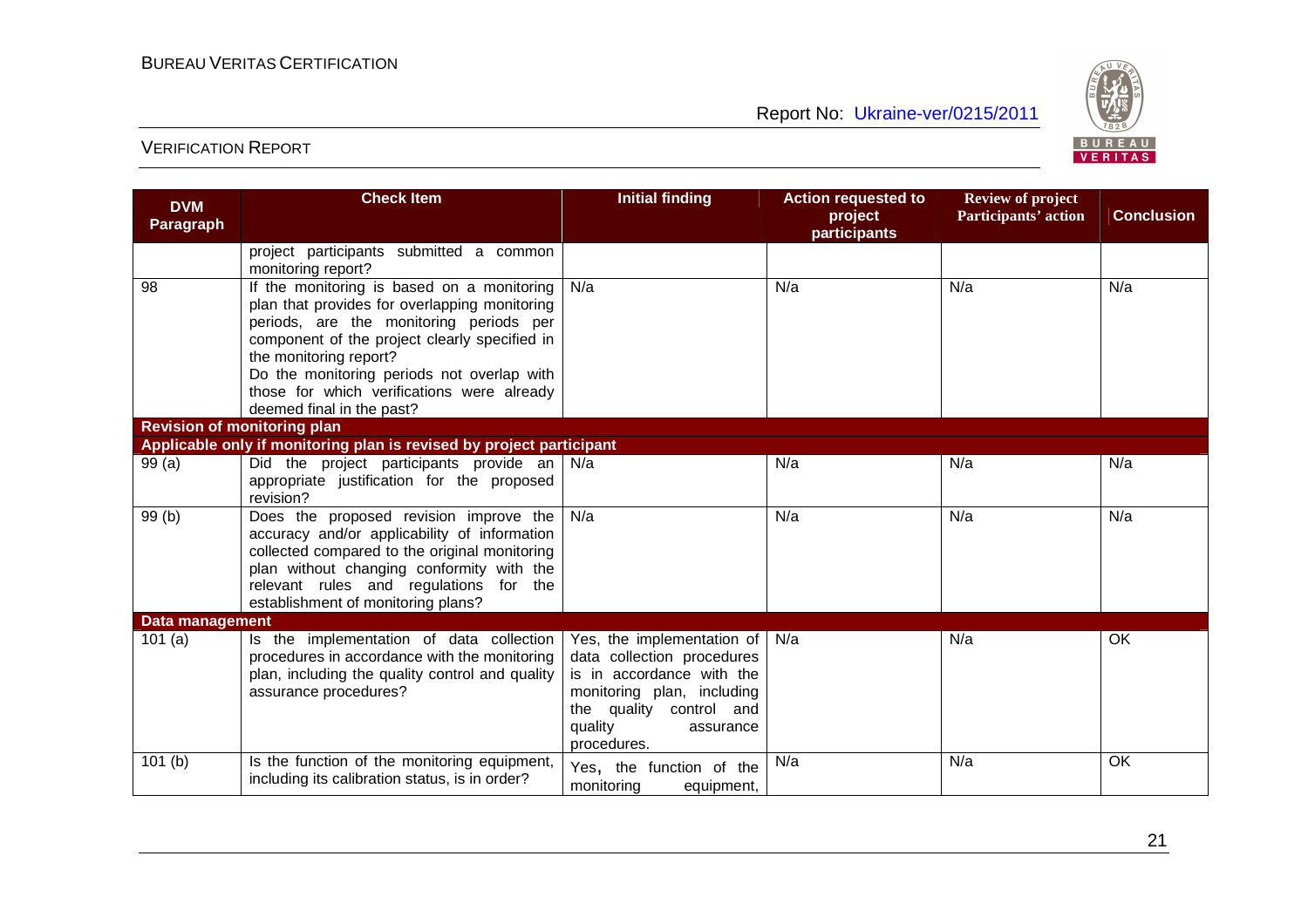

| <b>DVM</b>       | <b>Check Item</b>                                                                                                                                               | <b>Initial finding</b>                                                                                                     | <b>Action requested to</b> | <b>Review of project</b> |                   |
|------------------|-----------------------------------------------------------------------------------------------------------------------------------------------------------------|----------------------------------------------------------------------------------------------------------------------------|----------------------------|--------------------------|-------------------|
| <b>Paragraph</b> |                                                                                                                                                                 |                                                                                                                            | project<br>participants    | Participants' action     | <b>Conclusion</b> |
|                  |                                                                                                                                                                 | calibration<br>including<br>its<br>status is in order.                                                                     |                            |                          |                   |
| 101 (c)          | Are the evidence and records used for the<br>maintained in a traceable<br>monitoring<br>manner?                                                                 | Yes, the evidence<br>and<br>for<br>records<br>used<br>the<br>monitoring are maintained<br>in a traceable manner            | N/a                        | N/a                      | OK.               |
| $101$ (d)        | Is the data collection and management<br>system for the project in accordance with the<br>monitoring plan?                                                      | Yes, the data collection<br>and management system<br>the project<br>is in<br>for<br>accordance with the<br>monitoring plan | N/a                        | N/a                      | OK                |
|                  | Verification regarding programs of activities (additional elements for assessment)                                                                              |                                                                                                                            |                            |                          |                   |
| 102              | Is any JPA that has not been added to the JI<br>PoA not verified?                                                                                               | N/a                                                                                                                        | N/a                        | N/a                      | N/a               |
| 103              | Is the verification based on the monitoring<br>reports of all JPAs to be verified?                                                                              | N/a                                                                                                                        | N/a                        | N/a                      | N/a               |
| 103              | Does the verification ensure the accuracy<br>and conservativeness of the emission<br>reductions or enhancements of removals<br>generated by each JPA?           | N/a                                                                                                                        | N/a                        | N/a                      | N/a               |
| 104              | Does the monitoring period not overlap with<br>previous monitoring periods?                                                                                     | N/a                                                                                                                        | N/a                        | N/a                      | N/a               |
| 105              | If the AIE learns of an erroneously included<br>JPA, has the AIE informed the JISC of its<br>findings in writing?                                               | N/a                                                                                                                        | N/a                        | N/a                      | N/a               |
|                  | Applicable to sample-based approach only                                                                                                                        |                                                                                                                            |                            |                          |                   |
| 106              | Does the sampling plan prepared by the AIE:<br>(a) Describe its sample selection, taking into<br>account that:<br>(i) For each verification that uses a sample- | N/a                                                                                                                        | N/a                        | N/a                      | N/a               |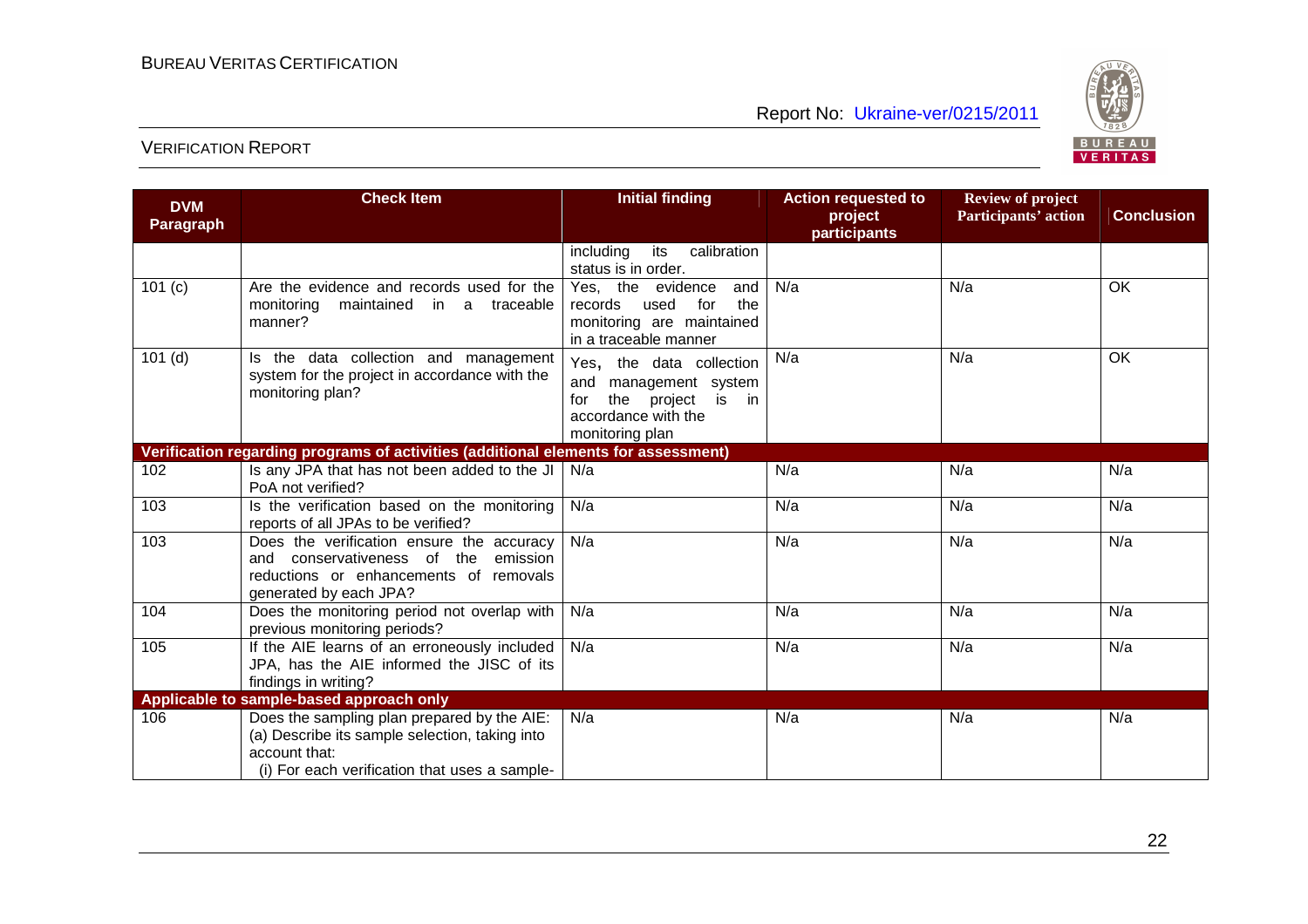

| <b>DVM</b>       | <b>Check Item</b>                                                                                                                                                                                                                                                                                                                                                                                                                                                                                                                                                                                                                                                                                                                 | <b>Initial finding</b> | <b>Action requested to</b><br>project | <b>Review of project</b><br>Participants' action | <b>Conclusion</b> |
|------------------|-----------------------------------------------------------------------------------------------------------------------------------------------------------------------------------------------------------------------------------------------------------------------------------------------------------------------------------------------------------------------------------------------------------------------------------------------------------------------------------------------------------------------------------------------------------------------------------------------------------------------------------------------------------------------------------------------------------------------------------|------------------------|---------------------------------------|--------------------------------------------------|-------------------|
| <b>Paragraph</b> |                                                                                                                                                                                                                                                                                                                                                                                                                                                                                                                                                                                                                                                                                                                                   |                        | participants                          |                                                  |                   |
|                  | based approach, the sample selection shall<br>be sufficiently representative of the JPAs in<br>the JI PoA such extrapolation to all JPAs<br>identified for that verification is reasonable,<br>taking into account differences among the<br>characteristics of JPAs, such as:<br>- The types of JPAs;<br>- The complexity of the applicable<br>technologies and/or measures used;<br>- The geographical location of each JPA;<br>- The amounts of expected emission<br>reductions of the JPAs being verified;<br>- The number of JPAs for which emission<br>reductions are being verified;<br>- The length of monitoring periods of the<br>JPAs being verified; and<br>- The samples selected for prior<br>verifications, if any? |                        |                                       |                                                  |                   |
| 107              | Is the sampling plan ready for publication  <br>through the secretariat along with the<br>verification<br>report<br>and<br>supporting<br>documentation?                                                                                                                                                                                                                                                                                                                                                                                                                                                                                                                                                                           | N/a                    | N/a                                   | N/a                                              | N/a               |
| 108              | Has the AIE made site inspections of at least<br>the square root of the number of total JPAs,<br>rounded to the upper whole number? If the<br>AIE makes no site inspections or fewer site<br>inspections than the square root of the<br>number of total JPAs, rounded to the upper<br>whole number, then does the AIE provide a<br>reasonable explanation and justification?                                                                                                                                                                                                                                                                                                                                                      | N/a                    | N/a                                   | N/a                                              | N/a               |
| 109              | Is the sampling plan available for submission                                                                                                                                                                                                                                                                                                                                                                                                                                                                                                                                                                                                                                                                                     | N/a                    | N/a                                   | N/a                                              | N/a               |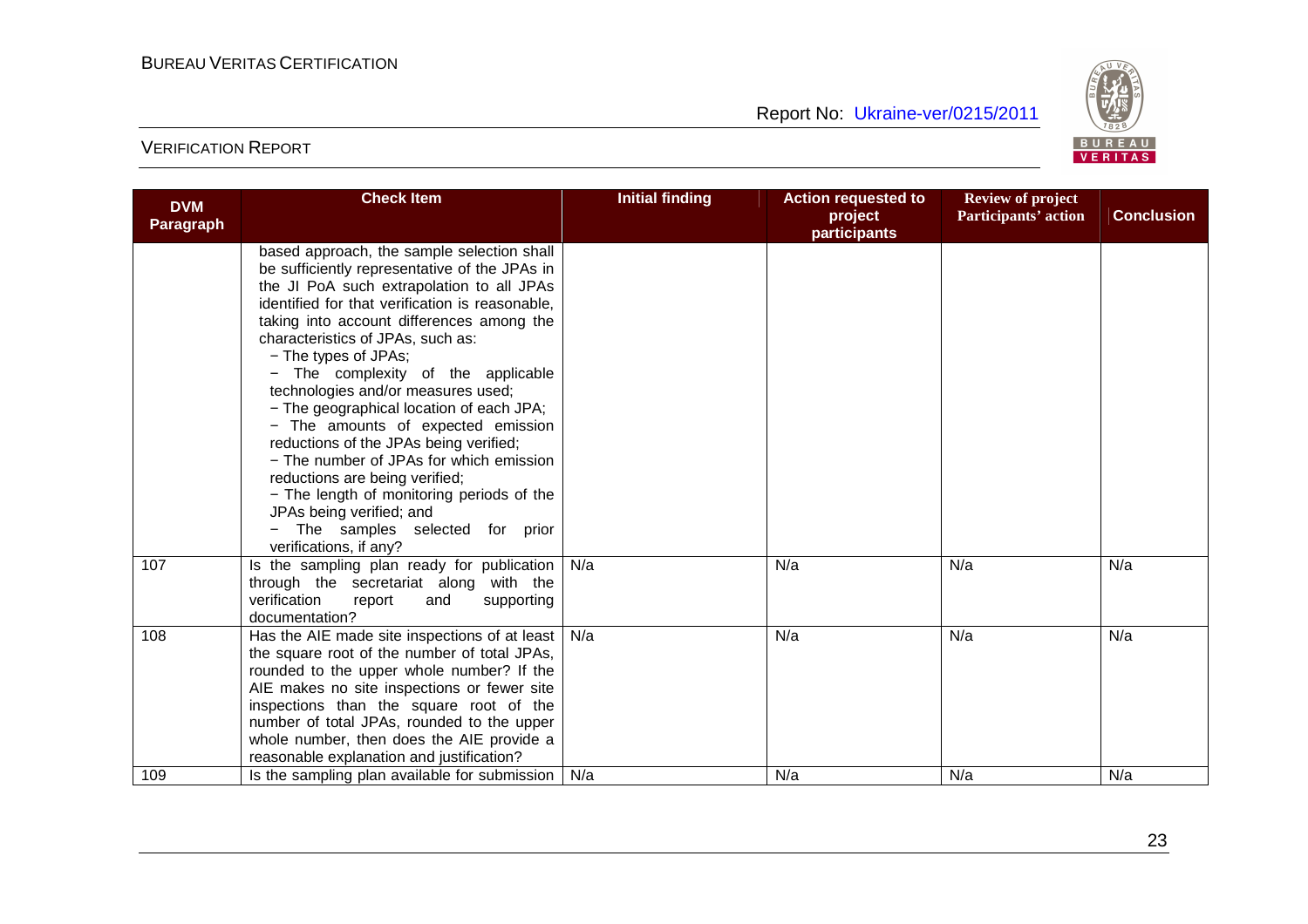

### VERIFICATION REPORT

| <b>DVM</b><br>Paragraph | <b>Check Item</b>                                                                                                                                                                                                               | Initial finding | <b>Action requested to</b><br>project<br><b>participants</b> | <b>Review of project</b><br>Participants' action | <b>Conclusion</b> |
|-------------------------|---------------------------------------------------------------------------------------------------------------------------------------------------------------------------------------------------------------------------------|-----------------|--------------------------------------------------------------|--------------------------------------------------|-------------------|
|                         | to the secretariat for the JISC.s ex ante<br>assessment? (Optional)                                                                                                                                                             |                 |                                                              |                                                  |                   |
| 110                     | If the AIE learns of a fraudulently included $\vert$ N/a<br>JPA, a fraudulently monitored JPA or an<br>inflated number of emission reductions<br>claimed in a JI PoA, has the AIE informed the<br>JISC of the fraud in writing? |                 | N/a                                                          | N/a                                              | N/a               |

APPENDIX B: VERIFICATION TEAM The verification team consists of the following personnel: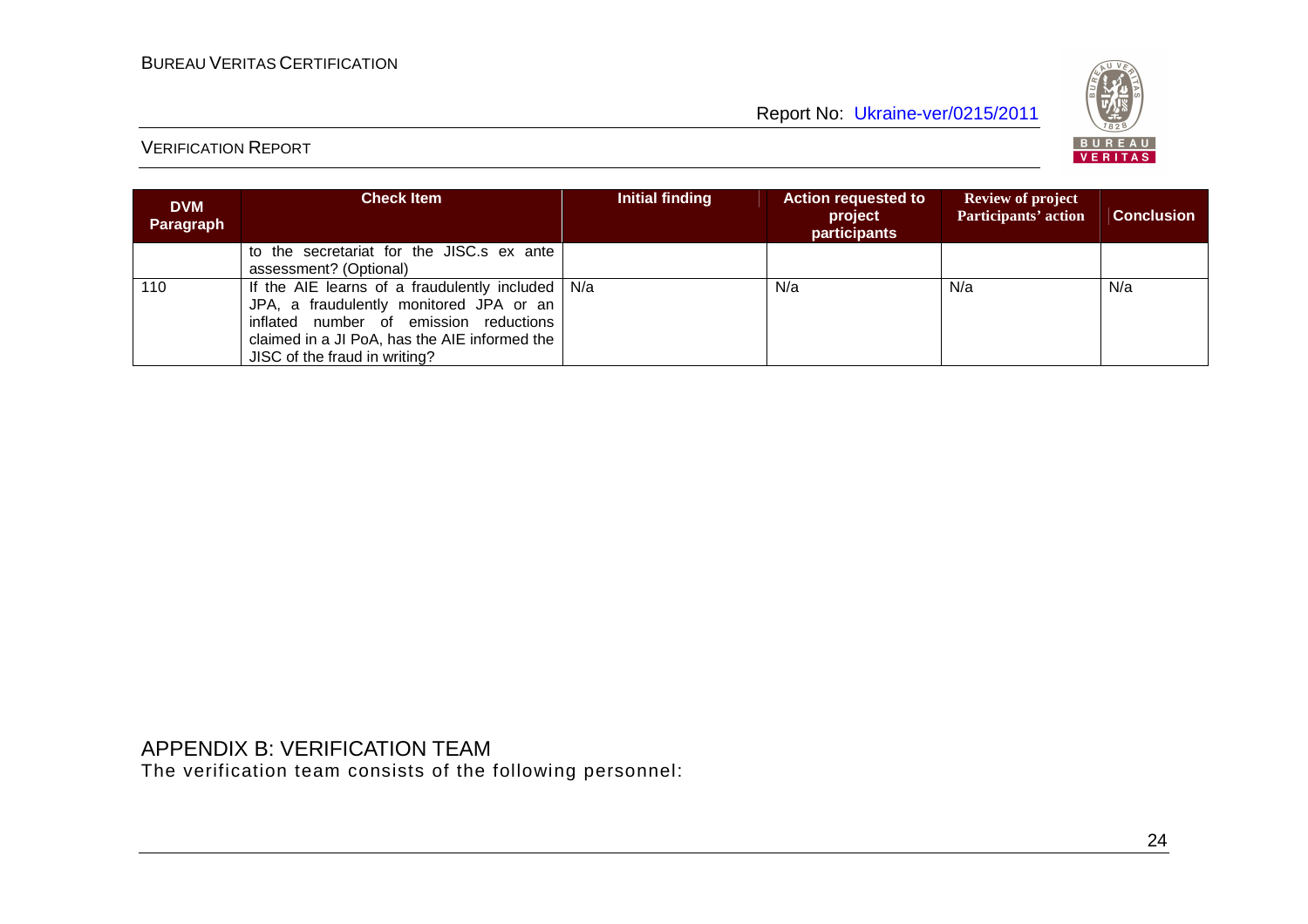

#### VERIFICATION REPORT

#### **Oleg Skoblyk, Specialist (Power Management)**

Team Leader, Climate Change Lead Verifier Bureau Veritas Ukraine HSE Department Project Manager.

Oleg Skoblyk has graduated from National Technical University of Ukraine 'Kyiv Polytechnic University" with specialty Power Management. He has successfully completed IRCA registered Lead Auditor Training Course for Environment Management Systems and Quality Management Systems. Oleg Skoblyk has undergone intensive training on Clean Development Mechanism /Joint Implementation and he is involved in the determination/verification of 29 JI projects.

#### **Kateryna Zinevych, M.Sci. (environmental science)**

Team Member, Climate Change Lead Verifier Bureau Veritas Ukraine Health, Safety and Environment Department Project Manager

Kateryna Zinevych has graduated from National University of Kyiv-Mohyla Academy with the Master Degree in Environmental Science. She has experience at working in a professional position (analytics) involving the exercise of judgment, problem solving and communication with other professional and managerial personnel as well as customers and other interested parties at analytical centre "Dergzovnishinform" and "Burea Veritas Ukraine" LLC. She has successfully completed IRCA registered Lead Auditor Training Course for Environment Management Systems and Quality Management Systems. She has successfully completed Climate Change Verifier Training Course and she participated as verifier in the determination/verification of 26 JI projects.

#### **The verification report was reviewed by:**